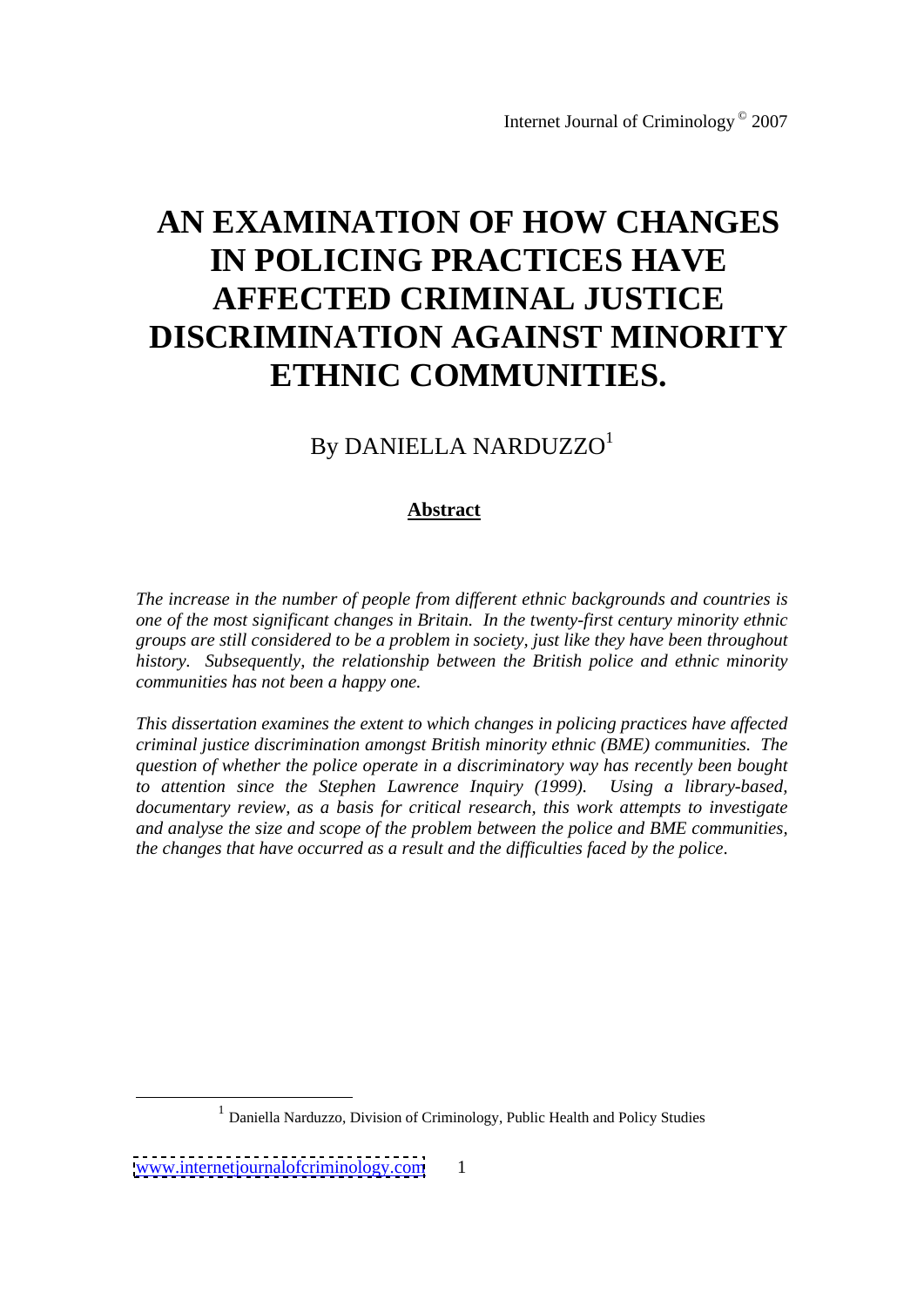# **1. Introduction**

Britain has, in many respects, undergone remarkable change since the Second World War. The increase in the number of people from different and diverse ethnic backgrounds and countries is by far one of the most significant changes in Britain. In recent decades, research has identified serious concerns about the treatment of people from ethnic minorities by the criminal justice system (CJS), and continues to show a negative experience at the level of enforcement and sentencing (Hood: 1992; Bowling and Phillips: 2002; Home Office: 2003).

The fact that the police service is the 'gateway' to the CJS and the main visible point of contact to the public in tackling crime and disorder, subsequently means that they have the most direct impact on people's lives than any other enforcement agency of the Home Office. Therefore, their behaviour and probitiy in dealing with members of the public fairly and effectively is crucial.

In the policy arena the Government has committed itself to a fair and effective criminal justice system. In order to meet this commitment, its practices must be seen to be just and free from discrimination so that all ethnic groups are confident in its ability to deliver justice and community safety. The question of whether the criminal justice system operates in a racially discriminatory way has recently been brought to the top of the policy agenda with the Stephen Lawrence Inquiry and publication of the Macpherson Report (1999).

The nature of the relationships between the police and the communities it serves has been a focus of increasing attention and frequent criticism, particularly in relation to ethnic minority groups. Therefore, the general research aim of this dissertation is to examine the extent to which changes in policing practices have affected criminal justice discrimination amongst minority ethnic communities in Britain.

The delivery of policing  $-$  whether in the form of 'force' or 'service' - should not be greatly inferior for some social groups than others. And yet, the research evidence shows that, in general, people who are seen as 'white' tend to have a more satisfactory relationship and experience of the police than people whose ancestry lie in Asia, Africa and the 'islands of the sea' (Bowling and Phillips: 2002). The so-called 'colour line' that the pioneering sociologist Du Bois (1989: 13) predicted would be the 'problem of the twentieth century can be discerned clearly a hundred years later in the relationship between the police and ethnic minority communities and in numerous countries around the world (Bowling and Phillips: 2002).

# **1.1 Justification For Research**

The perception that racism exists in the police forces in Britain, whether justified or not, undermines public confidence which is fundamental to the establishment of safe and cohesive communities. During the last three decades of the twenty-first century people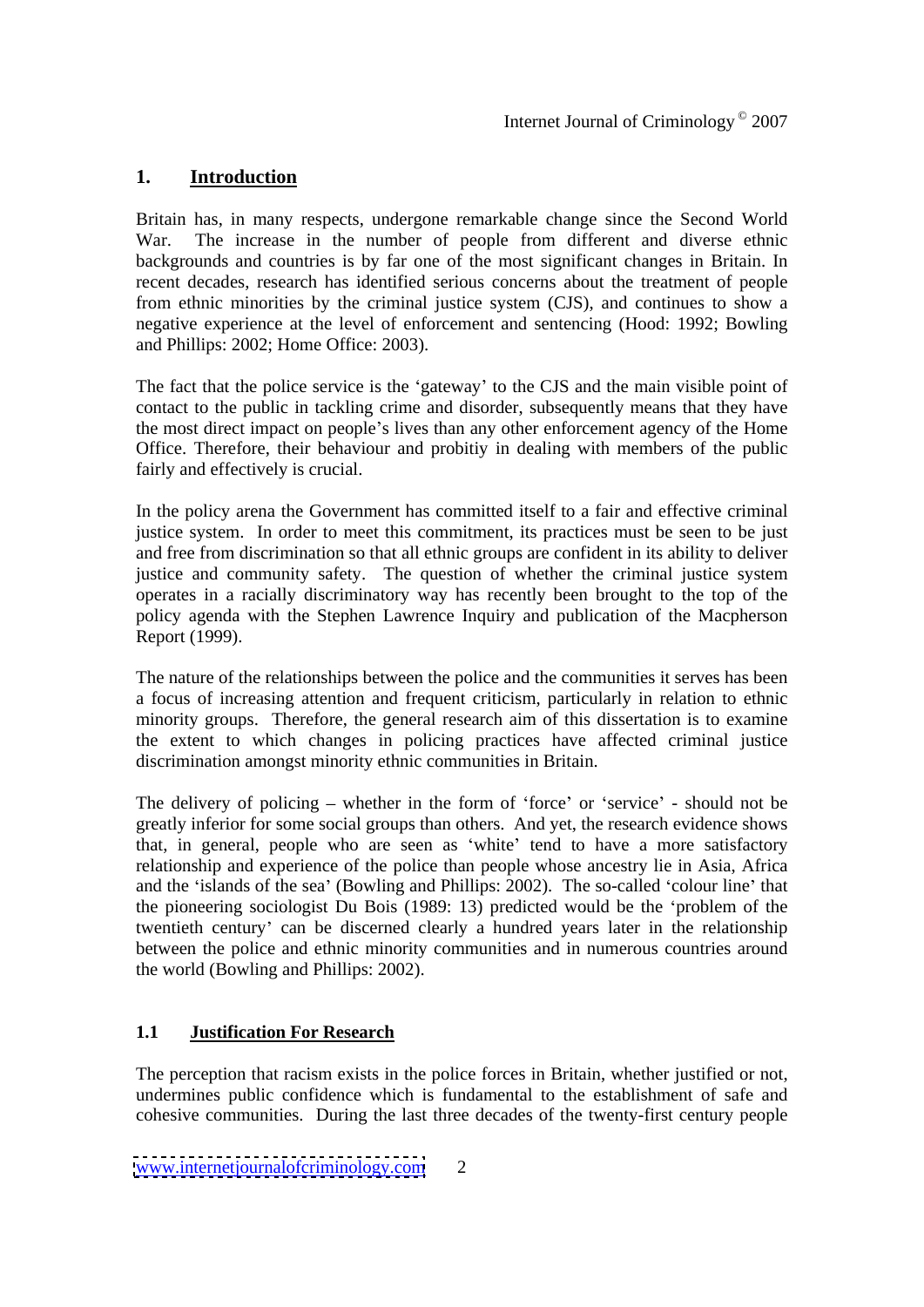from ethnic communities have faced a disproportionate risk of both victimisation, discrimination and are subject to differential criminal intervention and penal sanction (Hood: 1992). Historical research shows that ethnic communities have been 'targets of verbal abuse, harassment and physical attacks (Bowling and Phillips: 2002: 108), this is therefore a concern that needs to be addressed and subsequently resolved.

The decision to question the treatment of minority ethnic groups arises from an interest in the problem within the African Caribbean community. The moral panic surrounding young black men since the 1970's resulted in discriminatory rates of stop and search and conviction by agents of control, the police (Cohen: 1972). African Caribbean people in particular have often been stereotyped as potential criminals and consequently policed in a discriminatory and over-zealous fashion. Criminal statistics indicate that African- Caribbean's constitute only 2.3% of the British population but make up one tenth of the male prison population (Home Office: 2002: cited in Chapman: 2005). In addition, young black males were eight times more likely to be stopped by the police compared to their white counterparts (*ibid*: 2005). However, since post New York's 9/11 and London's 7/7 terrorist attacks the focus on African Caribbean's has somewhat shifted towards that of the Asian and Muslim communities. Therefore, this dissertation also seeks to establish if 'other' minority groups will be targeted in the future and identify whether history would be repeating itself.

Finally, the topic is justified due to its relevance; peoples whose skins are not white have typically been seen as a problem for social order, their very presence giving cause for concern. Hence, it is important to identify whether changes in police practices and discrimination have or will affect BME communities.

# **1.2 Context**

English law is supposed to be abastion of equality for all. It may be argued that there is no greater personification of equality than a clear disregard of race or colour. Perhaps the most common observation is that people seem to have different experiences of crime and justice depending on whether they are 'white', Asian, Black, or 'other ethnic origin'.

The issue of racial discrimination was first addressed in the Race Relations Act 1965, strengthened by the Race Relations Act 1976. Under English law, racial discrimination is defined as treating an individual less favourably than any other on the grounds of perceived ethnic or racial difference. Irrespective of this treatment, the fact that a difference has been identified on the part of the victim is enough to make it unlawful (Elliot and Quinn: 2002).

The right to equality before the law and protection against discrimination are central to conceptions of human rights (Human Rights Act 1998). The Race Relations (Amendment) Act 2000 now makes it unlawful for a public authority, including any government department, to discriminate while carrying out its functions. There is a positive duty on public bodies to promote race equality and have due regard for the need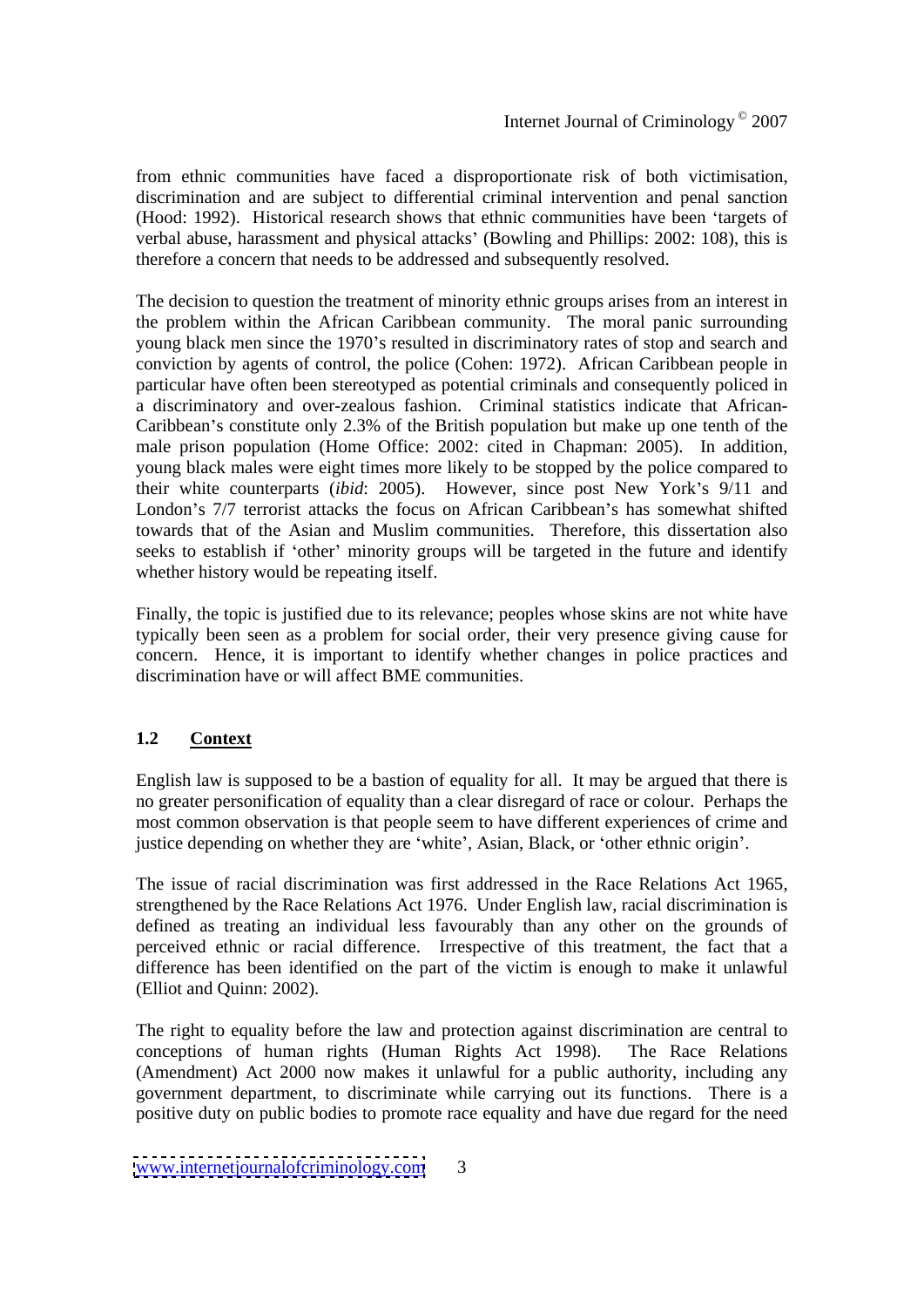to eliminate racial discrimination, to promote a fair arena of opportunity and ensure good relations between people of different ethnic groups (Solomos: 2003: 92). Failure to adopt certain policies and practices might place the authority in breach of the law (Young and Connelly: 1981).

#### **1.3 Chapter Breakdown**

- 1 **Chapter Two** will provide a brief description of the approach taken to the gathering and analysis of relevant literature.
- 1 **Chapter Three** begins the substantive discussion by trying to establish the size of the problem of minority ethnic communities in Britain and the existence of a racist culture. This will be achieved by referring to minorities and racism in early British history, and to what extent, if any, the police target and discriminate against these groups in the twenty-first century.
- 2 **Chapter 4** focuses on stop and search a practice which has been the most controversial issue in debates about policing ethnic minority communities. Inadequate guidelines and the development of statute from pre to post Police and Criminal Evidence Act 1984 (PACE) will be examined. Thus a clear understanding of the rules governing stop and search will be sought. This will allow for the identification of any ambiguities or problems in the stop and search procedure and the opportunity this provides for police misuse of such powers.
- 3 **Chapter 5** endeavours to discuss discrimination and the existence of institutional racism within the police force. Referring to key reports by Lord Scarman and Sir William Macpherson, the extent to which racism exists in the police force will be examined. The extent to which such behaviour manifests itself in the activities of the police will be considered in relation to recruitment and police culture.
- 4 **Chapter 6** is primarily concerned with whether or not real changes have occurred within the police service since Macpherson's recommendations. Comparisons will be made in relation to the murder of Stephen Lawrence (1993) and Anthony Walker (2005) and how the police tackled these cases. Subsequently this will allow for the identification of whether racial prejudice currently exists in the police forces in Britain.
- 5 **Chapter 7** draws together the strands of the previous four chapters. In the conclusion there are some brief recommendations about future concerns and possible improvements to policing and discriminatory practices. Hopefully then, changes and the extent to which the police discriminate towards minority ethnic communities will be identified. -------------------------------------------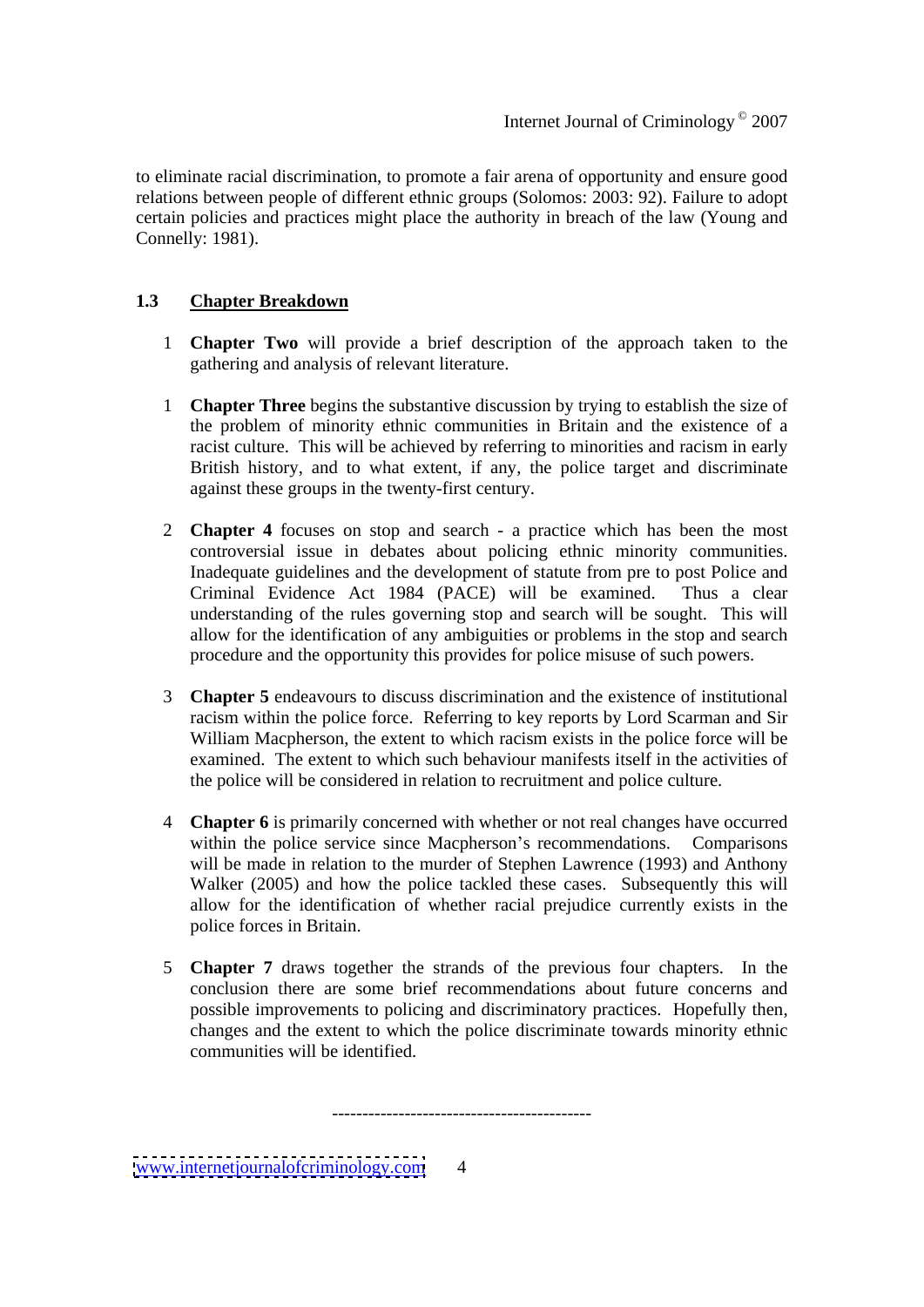# **2. Methodology**

Initially it appeared that the task of researching the purported changes in policing practices in relation to discrimination and minority ethnic groups would be relatively straightforward. It was indeed an important question, of great topical concern, particularly within the media and government. A mixed strategy, using both narrative and textual accounts, seemed to be the best approach (Noaks and Wincup: 2004; Jupp: 2000). Here, the first task would to be to consult the official crime figures for an assessment of the incidence and prevalence of the problem, followed by a critical analysis of policing and discriminatory practices. It is important to note that the terms 'race', 'ethnicity' and 'discrimination' are essentially 'contested concepts', the meaning of which varies depending on the researcher's perspective (Bowling and Phillips: 2002: xvi).

The information collected in this study is drawn from a literature review and therefore is an analysis of secondary sources. As Macdonald and Tipton (1993: 187) identify

The methods available to a social researcher are usually thought of as being of two kinds: either the survey, using questionnaires, or field research in one form or another. But in fact there is a third type of method, whose history is longer and whose importance is scarcely less than the other two, namely documentary research.

It was decided that with the time and resources available, the only possible method would be a library-based documentary review, which included academic texts, journal articles, public investigation reports, news reports, pamphlets and any other relevant materials. Although no new data would be produced, examination, evaluation and integration of the existing material would be a worthwhile objective (Noaks and Wincup: 2004; Bryman: 2004). This would be 'critical research' as described by Jupp (2000: 18), drawing 'upon abstract concepts such as ideology, power and discourse, and also on bodies of ideas which are expressed in terms of these'. Bryman (2004) suggests such a method allows researchers the opportunity of evaluating the highest quality material, and additionally allows new interpretations to be made.

The decision to review secondary resources stemmed mainly from the comprehensive reporting of race and stop and search in research studies over the past thirty years, primarily by the Home Office. Such empirical evidence provides the opportunity for consideration and interpretation of a broad spectrum of research findings which would not be feasible through primary research.

However, as the majority of research was commissioned by the Home Office and Metropolitan Police it would be naïve not to consider that interpretation of statistics is likely to favour the institutions they were produced for. Therefore failure to consider researcher bias in favour of the police may impede the analysis of race and stop and search, and thus restrict the inference that may be drawn from such research findings.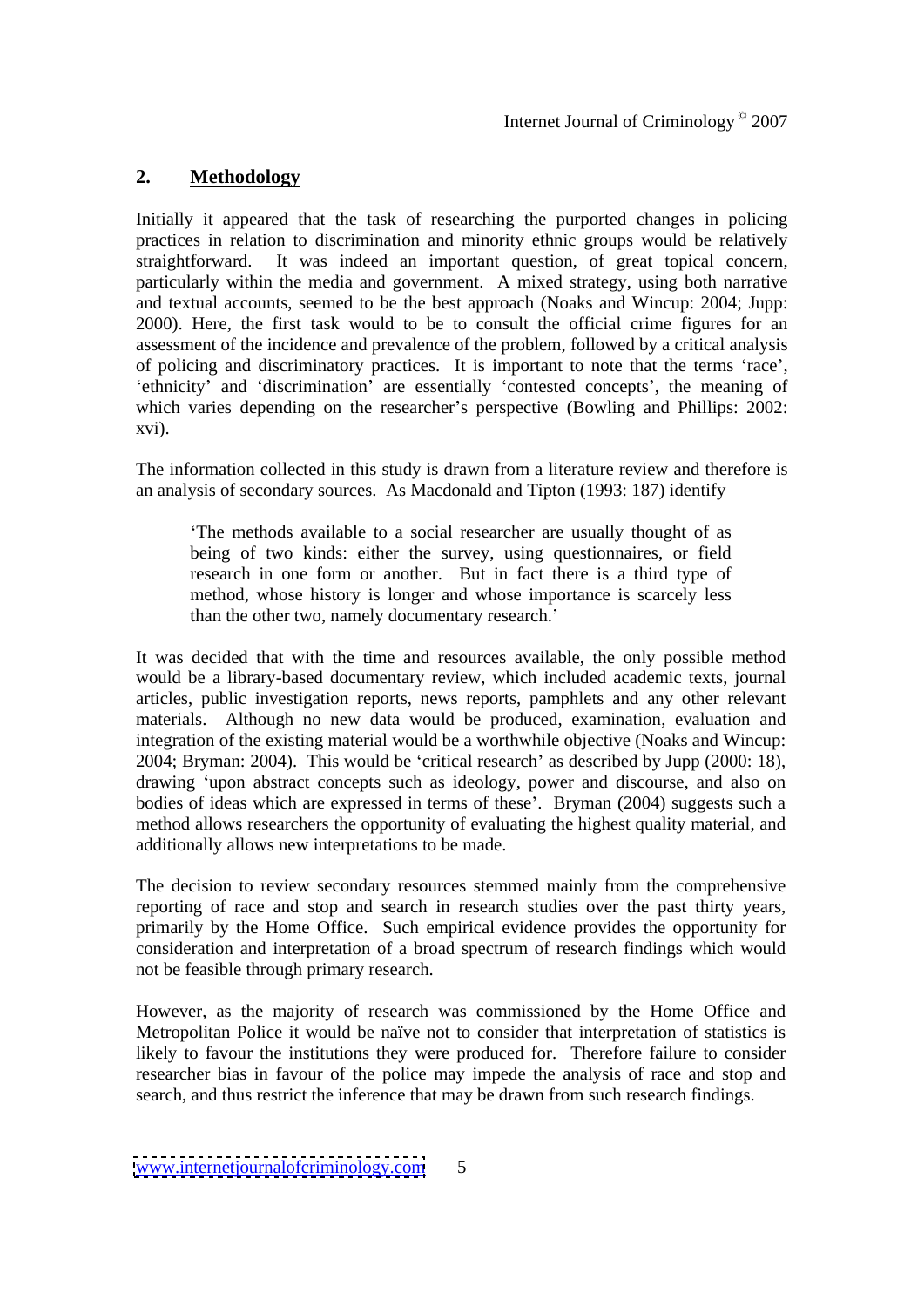Bryman (2004: 28) suggests statistical analysis of secondary data can be problematic, firstly because of validity problems and secondly because the context in which it was gathered may differ. Therefore, using government statistics, such as the British Crime Survey and the Census 2001 findings should prevent the possibility of incorrect or missing data.

In addition to the texts listed above, as a source of current information, the internet was 'an invaluable tool for accessing data' (Noaks and Wincup: 2004: 129), especially in providing current data and statistics in relation to minority ethnic groups and assisting with a critical reflection of issues within the media. The Home Office and regional police web-pages were of particular interest, as were the many academic on-line journals sourced through NTU Electronic resources and Google Scholar. The merits of using the internet are that the volume of data available is significant, and that figures are likely to be up-to-date. It was deemed less expensive and less time consuming than primary research and moreover, it by-passed the issue of ethics that is collective with empirical research.

Choosing a library based method of research meant that ethical issues associated with primary research, such as intrusion and breaking of trust and confidentially were not key (Bryman: 2004). In an ideal world, attempts to directly approach the police and agencies might have been made, through questionnaire or interview, however, this field is notorious for its access problems (Whyte: 2000). Undertaking empirical research has the possibility to cause emotional harm, particularly in relation to specific discriminated groups, therefore this method was deemed unfair. Furthermore accessing such people and the police may have proved difficult due to the sensitive subject of racism and discrimination.

Analysis of documentary research is of importance if the data is to be considered both valid and reliable. Thus the authenticity of documents must be considered to avoid evaluation and interpretation based on falsehoods. Identification of errors, omissions or distortions in the reporting of research findings may also affect the credibility of documents.

The perceived limitations of the research concluded that whilst it was relatively easy to gain information about minority ethnic groups, it was challenging to evaluate the merits and drawbacks in relation to changes in policing practices and discrimination. Therefore rigorous analysis of literature from a criminological point of view is essential if the review process is to be considered meaningful. -------------------------------------------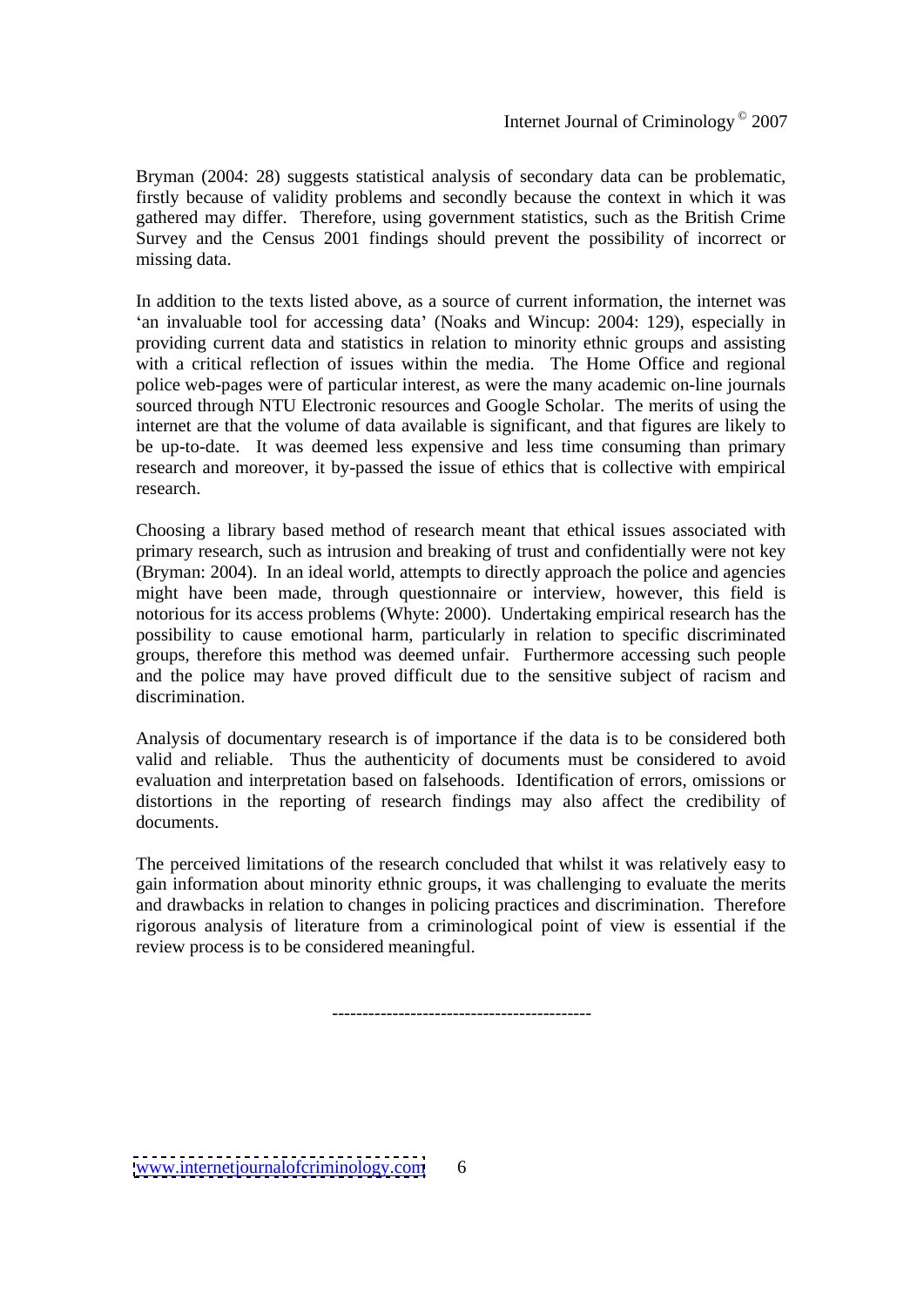# **3. The Problem of Minority Ethnic Communities in Britain**

One of the aims of this dissertation is to examine the extent to which changes in policing practices have affected criminal justice discrimination against minority ethnic communities in Britain. This may seem like a relatively straightforward task at first glance, but in fact it is fraught with difficulty.

When seeking to understand the state of race relations in twenty-first century Britain, one must gain a clear picture of the nature of racism: it is the belief that one group of people with a particular biological make up is superior to other groups with a differing biological make up (Miles: 1989). In general, these groups deemed superior tend to gain economic power and social dominance over the other groups considered inferior.

Like 'race' and 'racism', there is no universally agreed definition of the term 'ethnicity'. However, it is intended to describe 'differences in groups without resorting to the racist notions of superiority and inferiority (Kleg: 1993; citied in Bowling and Phillips: 2002: 24). For Kleg, an ethnic group may be defined as consisting of;

individuals who share a distinct culture and are bound together by ties of cultural homogeneity' that result in a 'common way of perceiving, thinking, feeling and interacting with reality (ibid: 38).

# **3.1 Minorities and Racism in Early British History.**

Racism and prejudice has always existed among man, but in different forms depending on the time in history. The existence of a racist culture in Britain has manifested itself in a variety of ways, most potently in the form of racist violence (Solomos: 2003: 3). This year (2007) marks the 200th anniversary of the abolition of the slave trade (1807). Therefore, in order to examine and identify changes and potential future concerns for minority ethnic groups it is necessary to briefly reflect on the past. For example, it could be argued that Britain's colonial past holds the key to everyday notions about race, discrimination and colour.

The history of racist violence in Britain is a long but discontinuous one (Bowling: 1999). There is evidence of attempts at forced removal of people of colour since the time of Elizabeth I and examples of attacks against the Jewish community stretching back to the twelfth century (Fryer: 1984; Panayi: 1996). However, the first clear evidence of racism occurred at the end of the sixteenth century, with the start of the slave trade from Africa to Britain and to America.

The perception of people from ethnic minorities as being criminal and disorderly has had a long history in Britain (Cohen: 1972). The minorities which have been recognised as facing the most widespread animosity include the nineteenth century Irish immigrants (Miles and Phizacklea: 1984), the Russians, the Jewish newcomers from Eastern Europe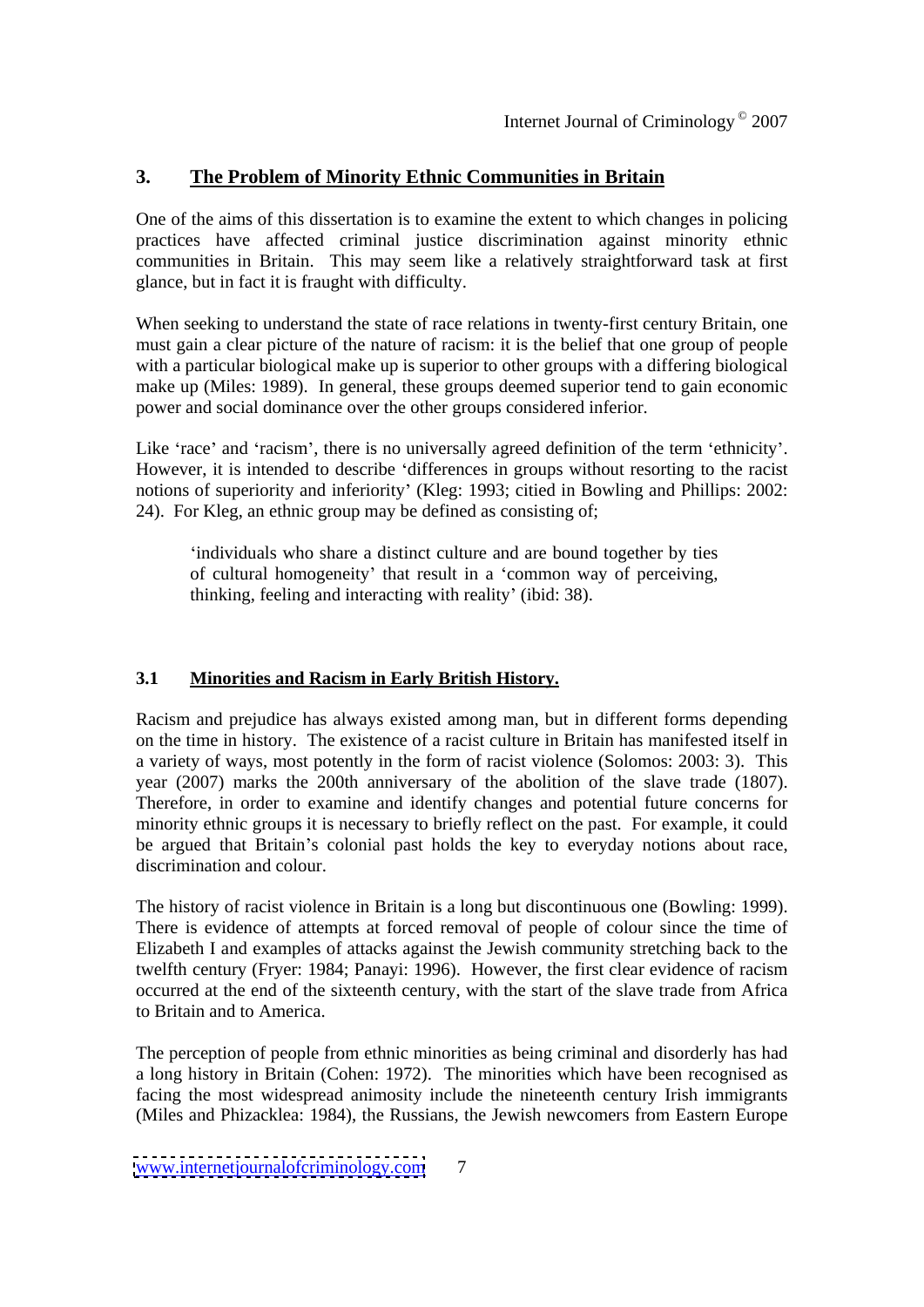(Holdaway: 2003) and the post-1945 immigrants from the British Empire and Commonwealth, particularly those originating in India, Pakistan and the West Indies (Curtis: 1968; Panayi: 1996). All of these groups were popularly associated with habitual criminal activity and moral panics were generated about foreigners and aliens, premised on racist caricatures (Holmes: 1988; Bowling and Phillips: 2002).

The violent targeting of black, Asian and Chinese sailors in British ports immediately after World War I (1919) and World War II (1948) is well documented (Gilroy: 1987; Jenkinson: 1996; Panayi: 1996). Hall *et al.* describe the demonisation of the British black population and the creation of a new powerful 'folk devil' (1978). The arrival of black colonial citizens in Britain was unexpected, unplanned and generally unwelcome to politicians and public alike (Panayi: 1997: 185), for example in the 1950s - landlords commonly used signs saying "no Blacks, no Irish, no dogs".

During the period from 1840 until 1950, as well as the years before then, no minority group in Britain had escaped attacks upon its persons and property (Holdaway: 1996: 18). At the same time, some groups acted as the perpetrators of racial violence, as a response to xenophobic hostility towards them (Lunn: 1980). As mass immigration continued in the 1950's, so did the rise of racial violence and prejudice. Many areas including Nottingham, Birmingham and London experienced race-rioting, were black people were the targets of sustained violence. Subsequently, 'race' became a key component of discussions on the economy, crime and nationhood in British politics (Bowling and Phillips: 2002: 6).

No newcomers who have entered Britain in the last two centuries have escaped hostility on a significant scale. It is clear that as ethnic minorities first became established in Britain's inner cities, the racialisation they experienced affected the ways in which they were labelled criminals within the host society and how they became victimised. The effects of racial stereotyping and rigidity in thought and procedure on the part of the police, coupled with ethnic minorities misunderstandings of the police's role set in motion the process that would culminate in the mistrust of later decades.

#### **3.2 Police Targeting: The Criminalisation of Ethnic Minority Communities**

Britain has traditionally been, and remains, a predominantly white nation, with 92% of its population in 2001 declaring themselves white British, white Irish, or white 'other' (Census: 2001; citied in: Lupton and Power 2004). However, these statistics are changing with a rapidly increasing diversity of ethnic groups and cultures.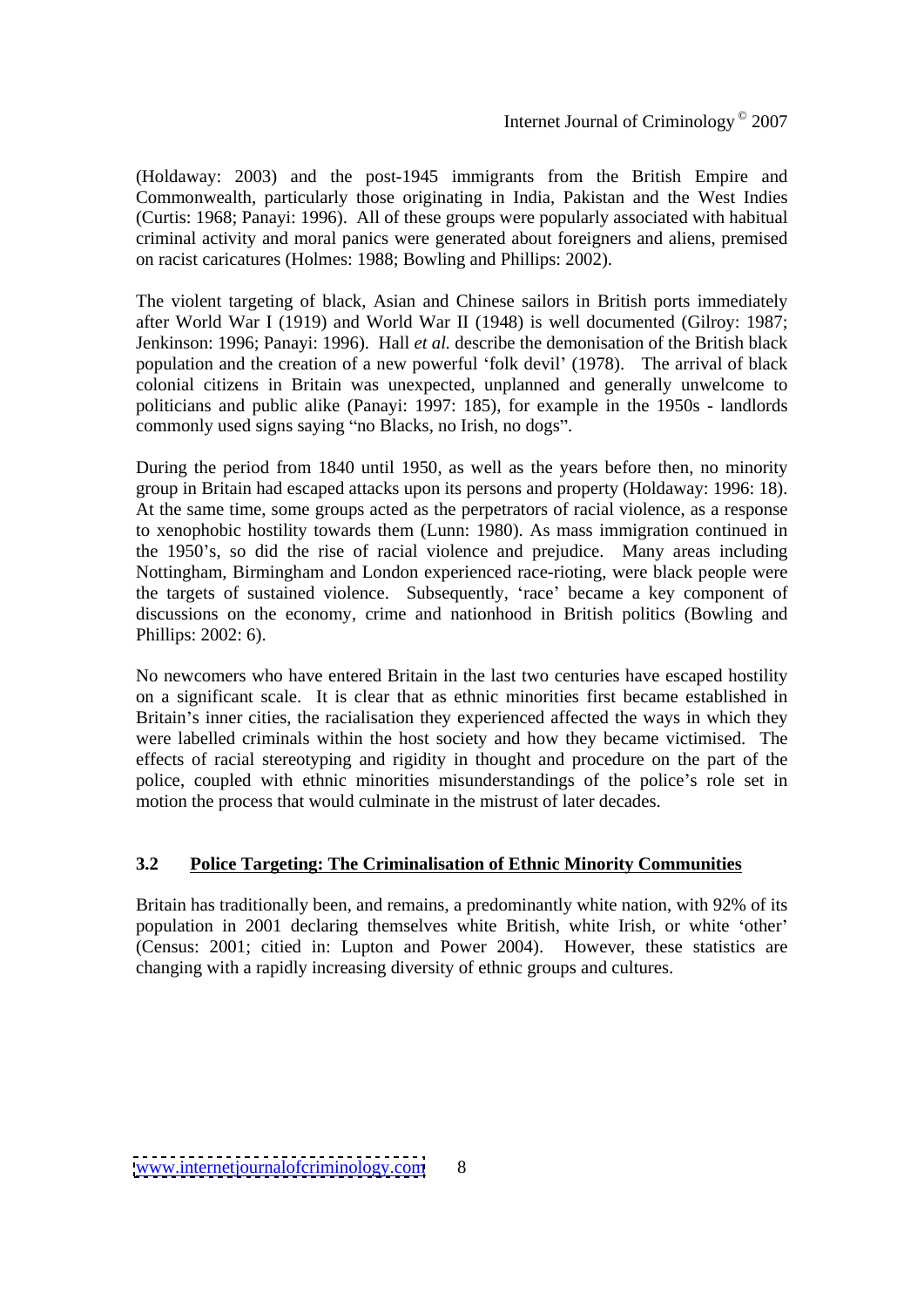

**Figure 1:** *Growth of Minority Ethnic Populations in Britain 1951- 2001*

**Source:** Data reproduced from Peach: 1996: 2001 Census: Key Statistics: Table 6

Today, the face of racism has become multi-coloured and multicultural. With the high increase of diverse populations entering and maintaining communities all over the country, racism has expanded to include antagonism between people of many cultures. At the start of the twenty-first century minority ethnic groups, as a whole are significantly disadvantaged compared with white groups and this is linked to their historically structured experience after migration and in the following decades.

Over the last four decades, there have been many examples of how the police and ethnic minority communities have come into adversarial contact. For some commentators, policing British ethnic minorities was merely an extension of colonial policing which had existed for decades in the Caribbean, India and Africa, and which had now been turned inward to police the 'domestic colonies' (Sivanandan: 1982; Fryer: 1984; Howe: 1988). Research documenting the experiences of minority communities being subjected to oppressive policing in Britain can be traced back to the 1960s, when a report for the West Indian Standing Council, found that:

It has been confirmed from reliable sources that sergeants and constables do leave stations with the express purpose of going 'nigger hunting. That is to say, they do not get orders from superiors to act in this way, but among themselves they decided to bring in a coloured person at all cost. (Hunte: 1966: 12).

Britain could, with some justification be accused of being a 'White Man's Country' dispensing White Law (Miles *et al*: 1984, cited in Bowling and Phillips: 2002: xv). In the post-war period the police have suggestively played with the idea that black people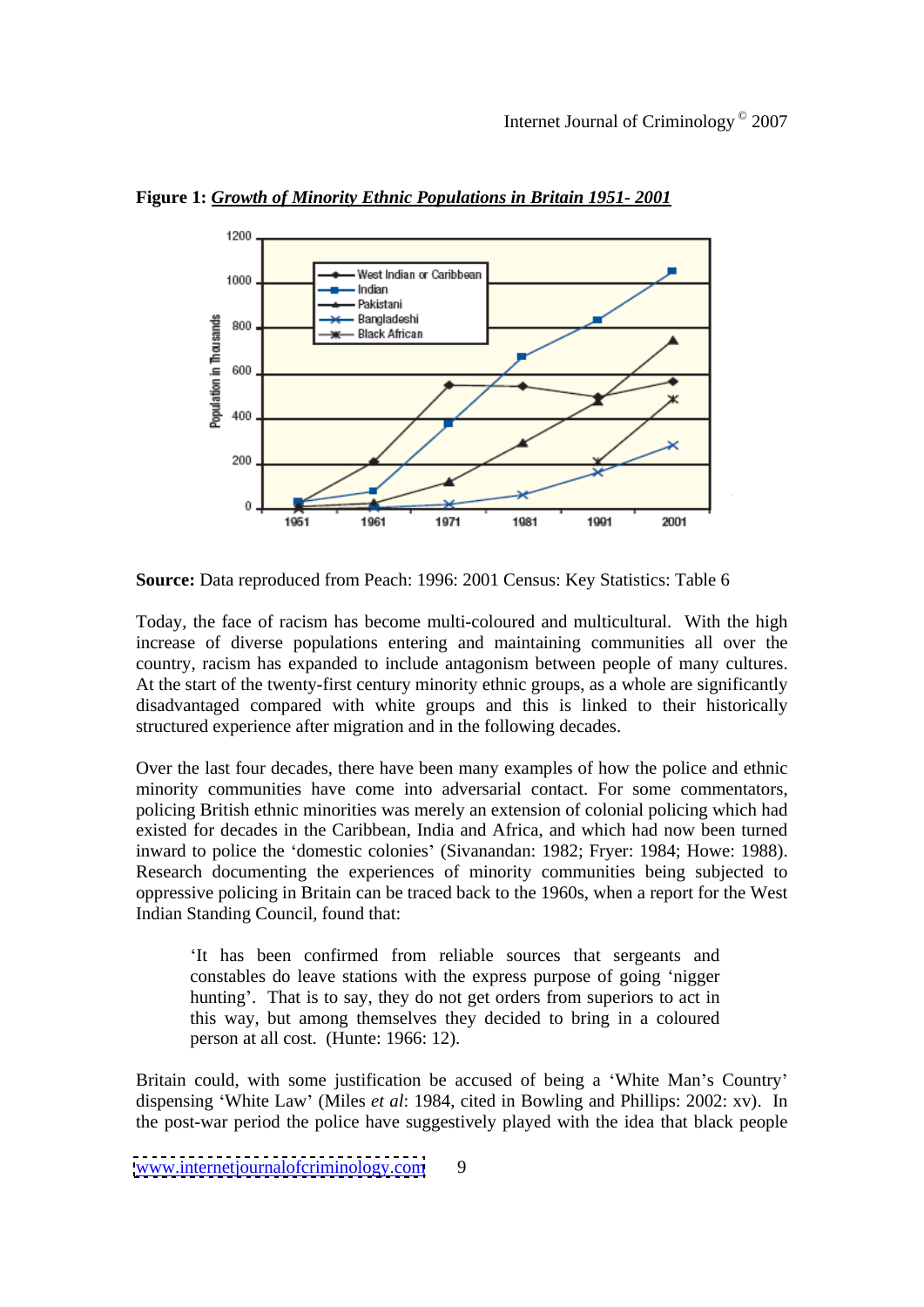present some kind of threat, and have often been defined 'as a social problem and given special treatment (Cashmore *et al*: 1991: 11), emphasising their problematic status. As a result, they have often been stereotyped as potential criminals and consequently policed in a discriminatory and overzealous fashion.

The politics of 'race and crime' became more explicit than ever in the 1970's, up until this time, South Asians and African Caribbean's were not truly considered to be any more criminal than their white counterparts (Hall *et al*: 1978). However, the increasingly strained relationship between black communities and the police collapsed vividly when disorders broke out in major cities, particularly in Bristol (1980) and Brixton (1981), leading to increasing rates of arrest (Solomos: 2003; Scarman: 1981). After the crucial year of 1981, the police, aided by a hyperbole mass media, were able to nail down the problem much more precisely, blacks were a new force in British society and one which, unless unchecked, could undermine the nations stability (Cashmore *et al*: 1991: 2). It is from this basis that 'black criminality' became associated with the African-Caribbean culture.

In contrast, South Asians were originally regarded as 'passive', 'inward-looking', or 'possessing strong family ties' (Gilroy: 1984). However, the disturbances during the summer of 2001 in the North of England are testimony to the increasing instances of labelling South Asian youths as criminals (Kundnani: 2001).

The conflicts between the police and African Caribbean's, and to a lesser extent Asian youths, occurred in the context of a perception of 'over policing' neighbourhoods were ethnic minority communities are concentrated (Gordon: 1983: 24-50). Currently, ethnic minorities are more likely to be stopped: the stops invariably result in searches which tend to be more intrusive, including the use of clothing and strip searches (Newburn and Hayman: 2001). This has been particularly evident since the 'war on Terror', resulting in South Asian Muslim men being seemingly over-targeted (Kundnani: 2004).

The process of labelling people negatively has the impact of making real the very invention such characterisation is based on, (Gilroy: 1987; Home Office: 2003). Currently, African-Caribbean's and South Asians, as well as 'refugees and 'asylum seekers' are considered to be part of a criminal ethnic minority 'underclass'. These minority groups are more likely to be cautioned, stopped and searched, arrested and eventually sentenced; permitting the myth to become the reality.

#### **3.3 Discrimination in Policing: The Problem**

No one theory of discrimination, whether it is based on notions of individual attitudes, organisational cultures, or iniquitous social structures fully explains why racism and racial discrimination appear to be concentrated into 'pockets' of the CJS (Bowling and Phillips: 2002: 41).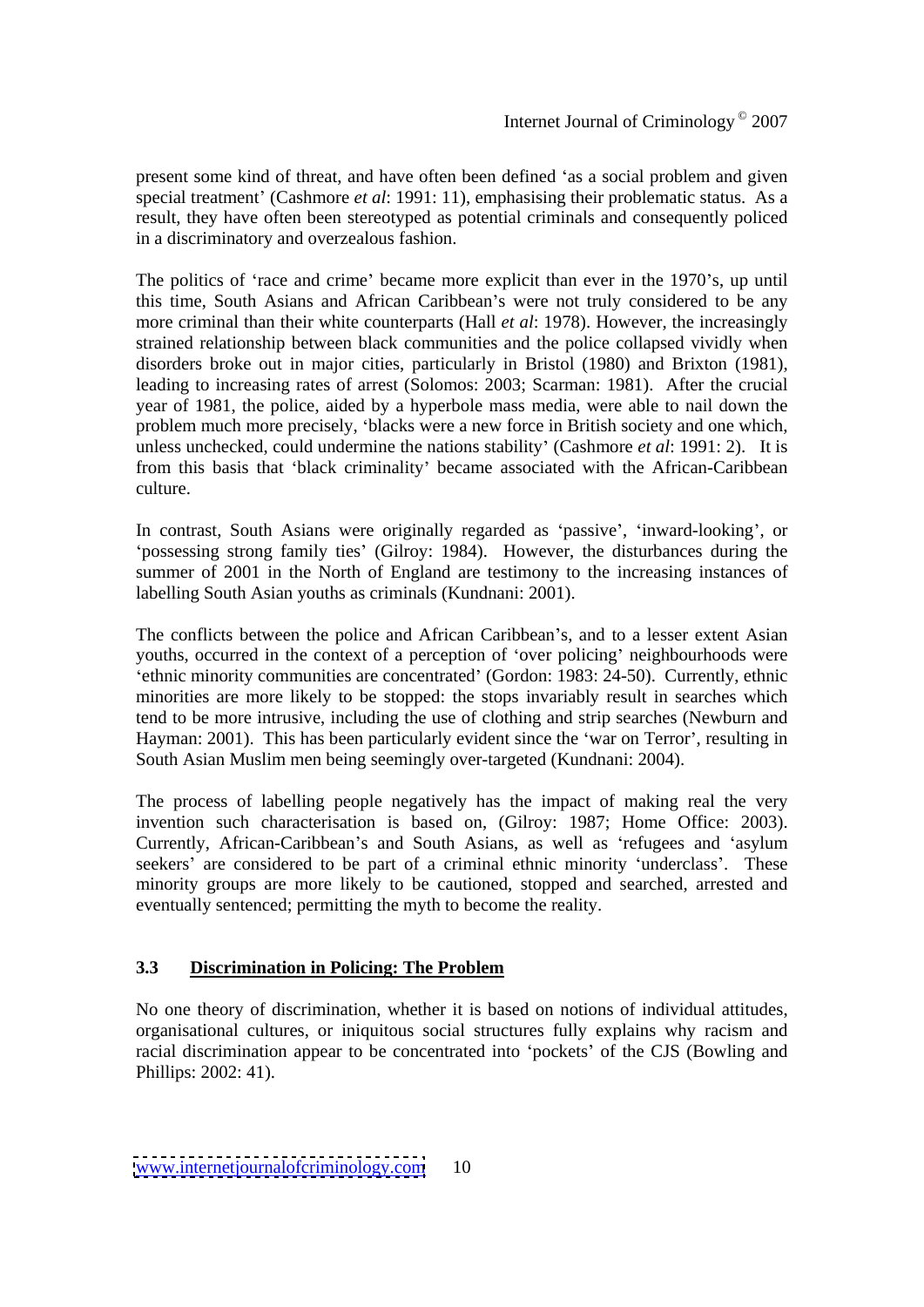The experience of minority ethnic communities within British society has undergone a fundamental transformation in recent years. Nonetheless, racist beliefs, xenophobic attitudes and racial prejudices remain widespread throughout British society. Thus, if police officers are a cross-section of society, it can therefore be expected that some will be racially prejudiced and discriminate towards certain ethnic groups (Scarman: 1981: para 6: 106; Keith: 1993).

A 1997 inspection conducted by Her Majesty s Chief Inspector of Constabulary looked specifically at community and race relations policies and practices within the police service. The report concluded that;

racial discrimination, both direct and indirect, and harassment are endemic within out society and the police service is no exception... There was continuing evidence during the Inspection of inappropriate language and behaviour by police officers, but even more worrying was the lack of intervention by sergeants and inspectors (HMIC: 1997: 18).

It was accepted that discrimination, prejudice, ignorance, thoughtlessness and racist stereotyping explained ethnic minority communities' complaints that they are 'over policed...and under protected' (Macpherson: 1999: para 45: 7).

Research evidence over the past four decades has found that specific stereotypes are commonly used by police officers to classify people on the basis of their ethnic origin. Evidence suggests that police officers commonly use prejudices to classify people according to their ethnic origin; thus, for example, Asians are stereotyped as devious, liars and potential illegal immigrants (Graef: 1989) and black people by as potentially violent, aggressive and involved in drugs (ibid; Reiner: 1991).

Numerous studies (Holdaway 1983, 1997; Junger 1989; Reiner 2000) suggest that while police culture is not monolithic, racism and racial prejudice are more widespread among police officers than they are in society as a whole. Hall *et al.* (1998) argue that:

while there is no automatic or straightforward link between racially prejudiced attitudes and language and discriminatory or differential behaviour...there is a consistency in the pervasive nature and expression of racial stereotypes and their influence on police expectations and behaviours'.

The fact that police powers, whilst extensive, are frequently invoked at the discretion of the police officer with no clear guidelines or criteria for decision-making (Sanders and Young: 2003), means there is considerable scope for bias in policing. This implies that discrimination can take place, and that the exercising of police powers and practices may have a disproportionately adverse impact on certain groups (Bowling and Philips: 2003). Thus, for example, although there is contradictory evidence (MVA and Miller: 2000), it has frequently been claimed that police stop and search procedures are based on age, class, gender and racial stereotyping (Norris *et al*: 1992).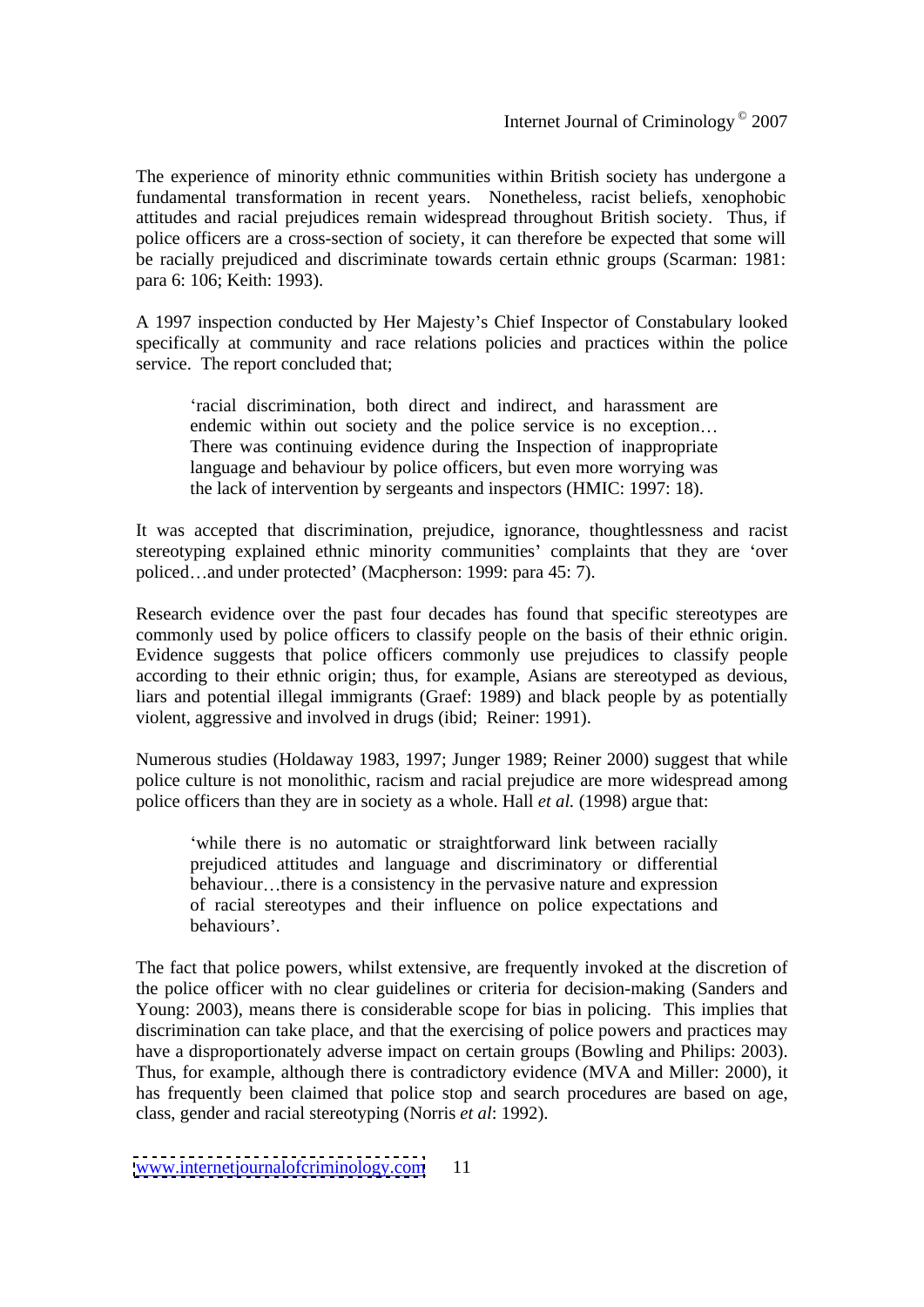# **4. Stop and Search**

When considering changes in policing practices, it is fundamental to consider 'stop and search'. The use of stop and search powers by the police has been the most controversial issue in debates about policing ethnic minority communities (FitzGerald: 1993). From the perspective of young black men, and increasingly young Asian men in certain areas of the country, it is perhaps the most glaring example of an abuse of police powers (Gordon: 1983; Institute of Race Relations: 1987; Kundnani: 2004; Spencer and Hough: 2000). The rate at which minorities are stopped by the police, along with the quality and content of these encounters has been seen as a major factor in shaping community police relations.

#### **4.1 Inadequate Guidelines:**

There is no doubt that the stop and search legalities have developed considerably and traditionally been a contentious issue amongst both the police and the public (Haley: 1989). Prior to the introduction of the Police and Criminal Evidence Act 1984 an earlier version of the stop and search power was only available to police in London, this being section 66 of the Metropolitan Police Act 1839. Due to the fact that persons could be stopped simply on the premise that they are 'reasonably suspected' of carrying anything 'stolen or unlawfully obtained', this left much opportunity for subjective rather than objective interpretation by police officers (Barron: 1997). It has been argued (Greaves: 1984) that this law has provided a racist police force with access to consistently discriminate against ethnic minorities through the misuse of stop and search powers. Among numerous operations during the 1980s was 'Operation Swamp 81', mounted by the Metropolitan police to combat the high incidence of street crime in Brixton and the surrounding suburbs. This undoubtedly provided a clear confirmation of the disproportionate stopping of black persons in comparison to their white counterparts. During the six days in which this operation was conducted - mainly by white police officers 943 persons were stopped of which over half were black and mainly under 21 (Scarman: 1982). Yet such a heavy-handed approach yielded only 118 people arrested on

suspicion (*ibid*.). Of the seventy-five charges that ensued just twenty-two were for the targeted offences of theft, robbery and burglary, whilst the majority of charges were for "threatening behaviour", assault and obstruction, many of which are only likely to have resulted from police over-zealousness (*ibid*). It may be suggested such actions embarked upon a new chapter of police discrimination and provided a major catalyst for the rioting that followed such events.

Studies carried out (Policy Studies Institute: 1983; cited Brogden *et al*: 1988) in the wake of the Brixton riots confirmed a discriminatory pattern in the police's use of stop and search and identified the high incidence of black youths being targeted throughout inner cities. The highly detailed Policy Institute Investigation (*ibid*) illustrated that young black people tended to be stopped repeatedly and were three times more likely to come into contact with police officers than their white counterparts. Smith and Gray (1983) endeavoured to rationalise this over-representation of African Caribbean's being stopped,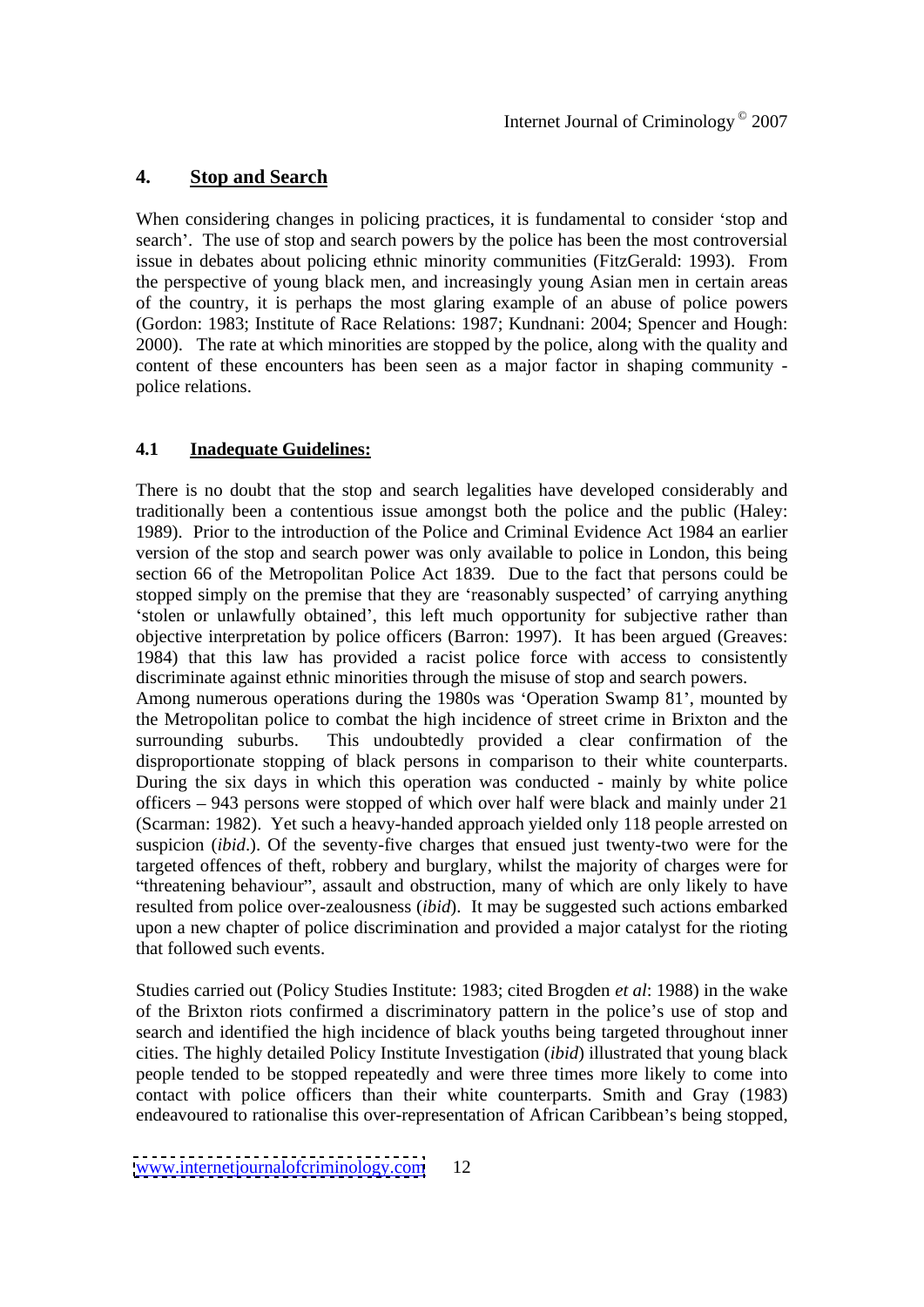suggesting that as black individuals appear to have a higher crime rate than other sections of the British population then officers may consider race an important indicator of criminality. The report noted that:

Some aspects of policing behaviour seem to be clearly correlated with colour, though not necessarily racial prejudice. For example one criterion that police officers use for stopping people (especially in areas of relatively low ethnic concentration) is that they are black...In two senses this does not seem to be very closely related to racial prejudice on the part of the police. First, it is not only or mostly the officers who behave in this way. Secondly the chance of getting a 'result' from a stop may, in fact, be higher if black people are stopped...' (Smith and Gray: 1983: 110).

Undoubtedly the police use of a criminal stereotype does not adequately fulfil the criterion of reasonable suspicion, which in fact this study indicates does not even appear to be an important determinant in the officer's decision to stop and search. Thus it may be argued that this course of action illustrates a discriminatory police practice rather than the implementation of an informed generalisation by the police officer.

Abolition or a reformation of the (by then) outdated stop and search law appeared essential to help heal the growing divide between ethnic minorities and the British constabulary to combat police discrimination. However, although this power is undoubtedly a major cause of friction between ethnic minority communities and the police, abolition of such powers may have been considered unlikely. The use of stop and search is still well supported, for example, it potentially aids in the detection of crime, the arresting of offenders and is central to street policing. However, its effectiveness as a preventative tool has been in question (McLaughlin and Muncie: 2001).

#### **4.2 The Introduction of PACE**

Following public concerns about police discrimination and particularly the work of organisations, such as the 'Scrap Sus Campaign' (1979) the Police and Criminal Evidence Act 1984 (widely known as PACE) was introduced to regulate powers. This was the first legislation to properly consolidate what had been, to that time, a disparate range of powers in relation to the use of searches by police officers in Britain. It may be suggested that the implementation of new and supposedly improved stop and search powers along with appropriate safeguards under PACE came about as a direct response to the Royal Commission on Criminal Procedure (1981), which had recommended this, partly as a way of addressing both public and officer concern about the way in which searches were being carried out. The Scarman Inquiry, which addressed the riots which took place in English cities in the early 1980s endorsed these recommendations, recognising that the previous powers had contributed to the level of tension evident between police and minority ethnic communities. Reformation of this power was undoubtedly confirmed by Scarman's (1982: 176-177) concluding comment that 'The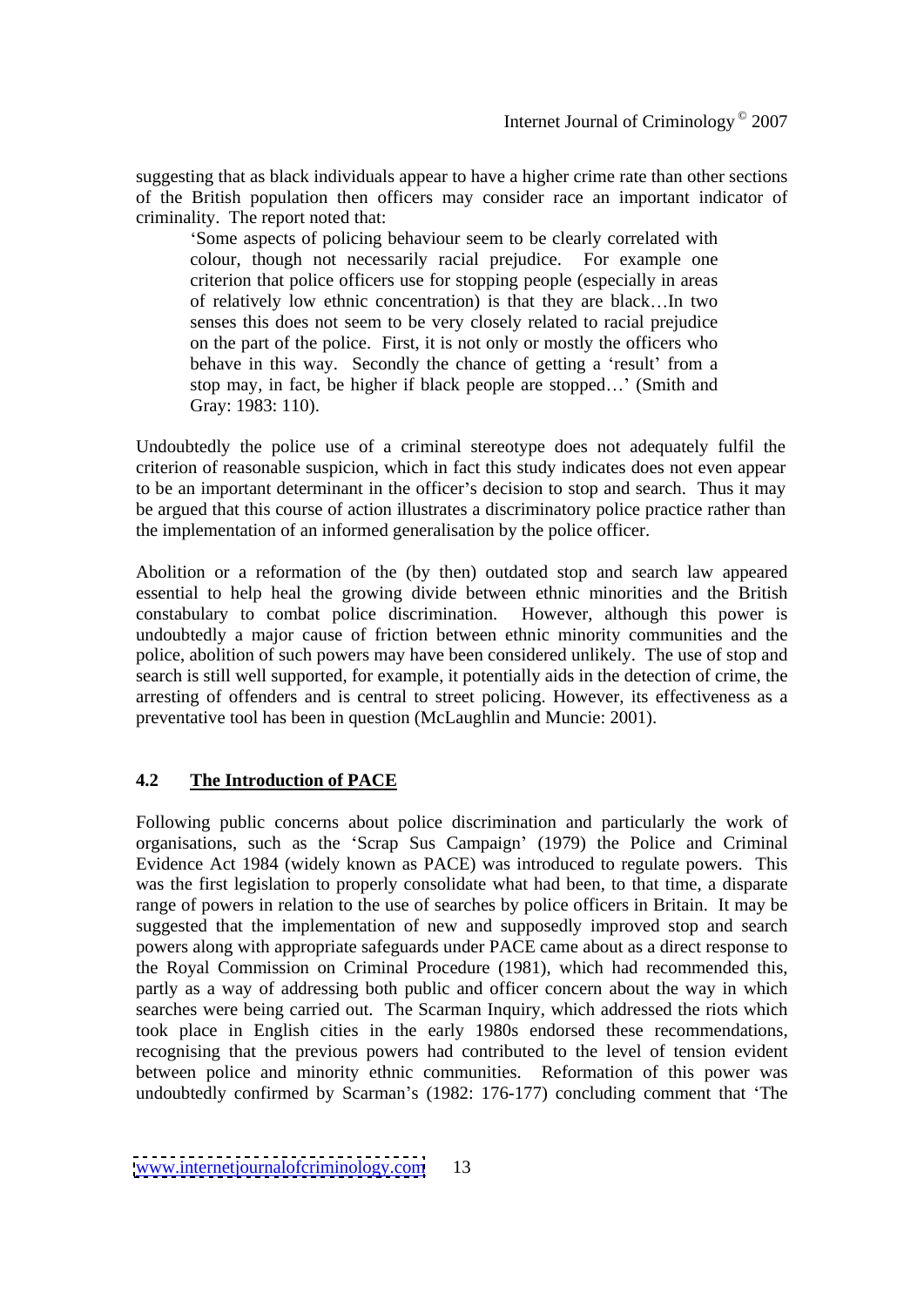state of law is, however, a mess, as the Royal Commission on Criminal Procedure has shown...'

The PACE powers allowed for searches to be carried out on the basis of reasonable suspicion', Police officers, also retained the right to carry out voluntary or non-statutory searches. As Bland, Miller and Quinton (Home Office: 2000) note, however:

In practice this [PACE] was an extension of powers. The Royal Commission on Criminal Procedure recognised the need to balance this extension with safeguards to protect the public from random, arbitrary and discriminatory searches.

A reworking of the law governing stop and search police powers was included in the Police and Criminal Evidence Act of 1984, which came into force on the 1<sup>st</sup> January st January 1986. This new legislation endeavoured to prevent harassment of members of the public by over-zealous police constables and in turn redress the imbalance in favour of the rights of the individual (Haley: 1989). As recommended, the concept of reasonable suspicion was retained under PACE 1984 with the supporting code of Practice A, endeavouring to provide a new guideline for officers that would offer a clearer objective test. The Code of Practice states that:

Whether reasonable grounds for suspicion exist will depend on the circumstances in each case, but there must be some objective basis for it. An officer will need to consider the nature of the article suspected of being carried in the context of other factors such as the time and place and the behaviour concerned or those with him' (Home Office: 1991: 13).

Further guidelines aimed to limit the scope of misuse of stop and search powers by the police - through stereotyping and individual prejudice against particular 'types' of  $person - highlighting how:$ 

Reasonable suspicion can never be supported on the basisof personal factors alone without supporting intelligence or information. For example, a person's colour, age, hairstyle or manner of dress, or the fact that he is known to have a previous conviction for possession of an unlawful article, cannot be used alone or in combination with each as a sole basis on which to search that person. Nor may it be founded on the basis of stereotyped images of certain persons or groups as more likely to be committing offences' (Home Office: 1991: 14).

Alongside such guidelines, new safeguards required that officers, before searching an individual, must state both the aim of their search and their reason behind undertaking it. Also all searches carried out under PACE are to be recorded and monitored  $-$  including the purpose, grounds, date, time and place of the search, its outcome and self-defined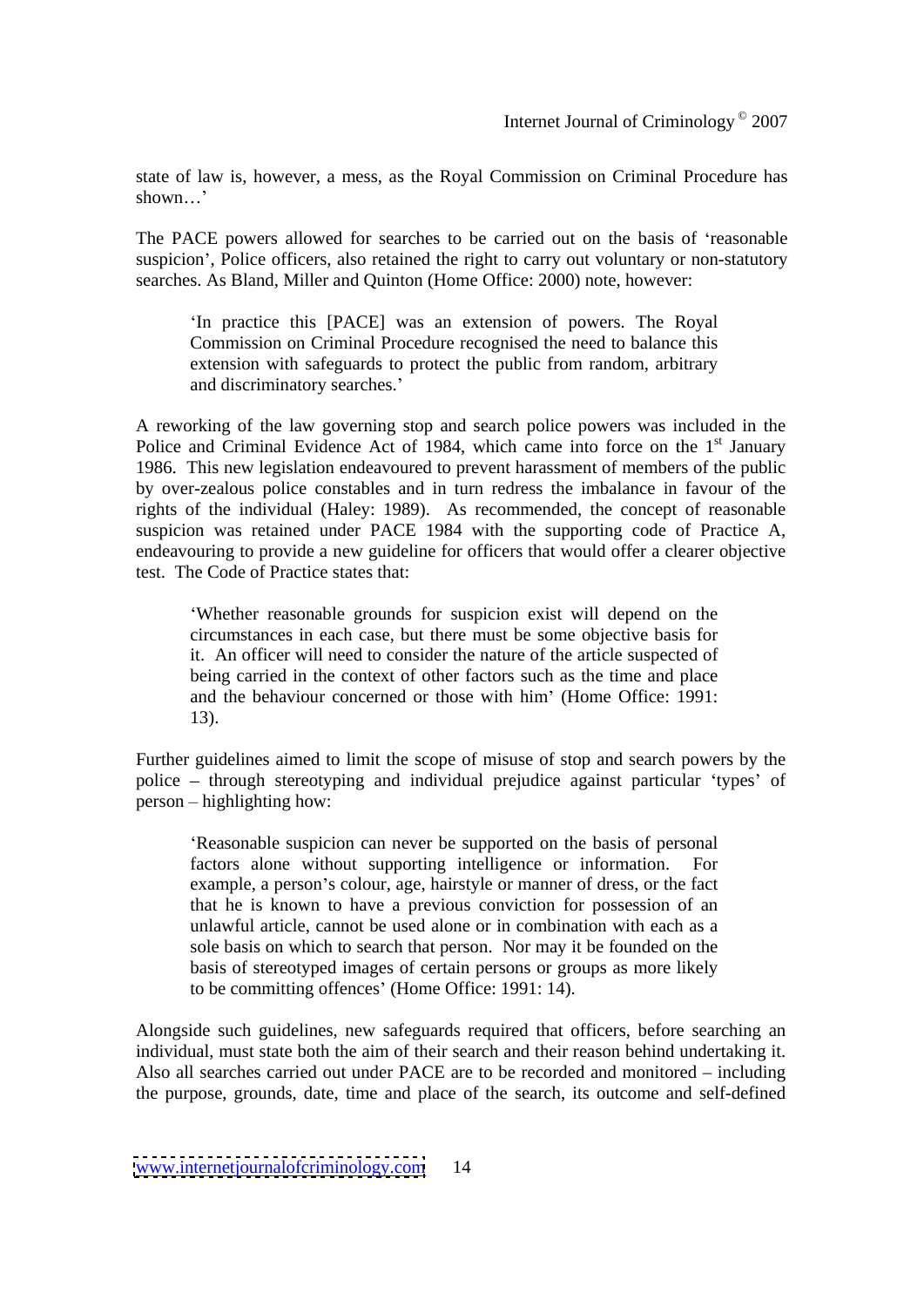ethnicity of the person  $-$  and a copy of this report made available to the suspects (Home Office, 1999).

#### **4.3 Post PACE: Effective Changes?**

It is evident that the new safeguards introduced under PACE have failed to fulfil their goals of preventing the misuse of the concept of reasonable suspicion and the abuse of the stop and search power (McLaughlin and Muncie: 2001). Home Office research (Brown: 1997) suggests that one of the main difficulties with stop and search has been the extent to which the views of officers are, despite the guidance, influenced by inappropriate factors. Brown questions the extent to which suspicions are articulated in a way which allows suspects to give what he describes as 'informed consent'. As Bland, Miller and Quinton (Home Office, 2000) note:

Research has pointed to the difficulty, in practice, of making a clear distinction between PACE searches and those involving consent. An early evaluation of the impact of PACE in one force highlighted confusion about the distinction at both policy and operational level. There was evidence that some officers used consent to avoid the requirements of PACE for reasonable suspicion and that public consent was often given when ignorant of the right to refuse' (Bottomley, et al., 1991)

Dixon (1997) identifies through his interview based study, that the supposed critical changes made to stop and search powers through PACE, have had little impact on the activities of the police. He notes that of those officers surveyed who had pre 1986 operational practice, 71 percent considered PACE to have not influenced or changed the way in which they performed stops. Thus Dixon (1997) concludes that PACE, and the accompany Code of Practice, have done little more than provide the police with what the Policy Institute calls 'presentational rules' which;

put a gloss on policing behaviour so as to make it acceptable to the wider public...presentational rules...exist to give an acceptable appearance to the way that police work is carried out. It is important to realise that it is not only or mainly the police who seek to put this gloss on the reality of policing behaviour and interactions between the police and the public. Most of the presentational rules derive from the law and are part of a (successful) attempt by the wider society to deceive itself about the realities of policing. (Smith and Gray: 1985: 441-2).

Much discussion of this subject, however, has failed to distinguish between stops as such and the searches which follow from these stops. Nor has sufficient account been taken of the marked differences in the extent to which different forces use their formal powers of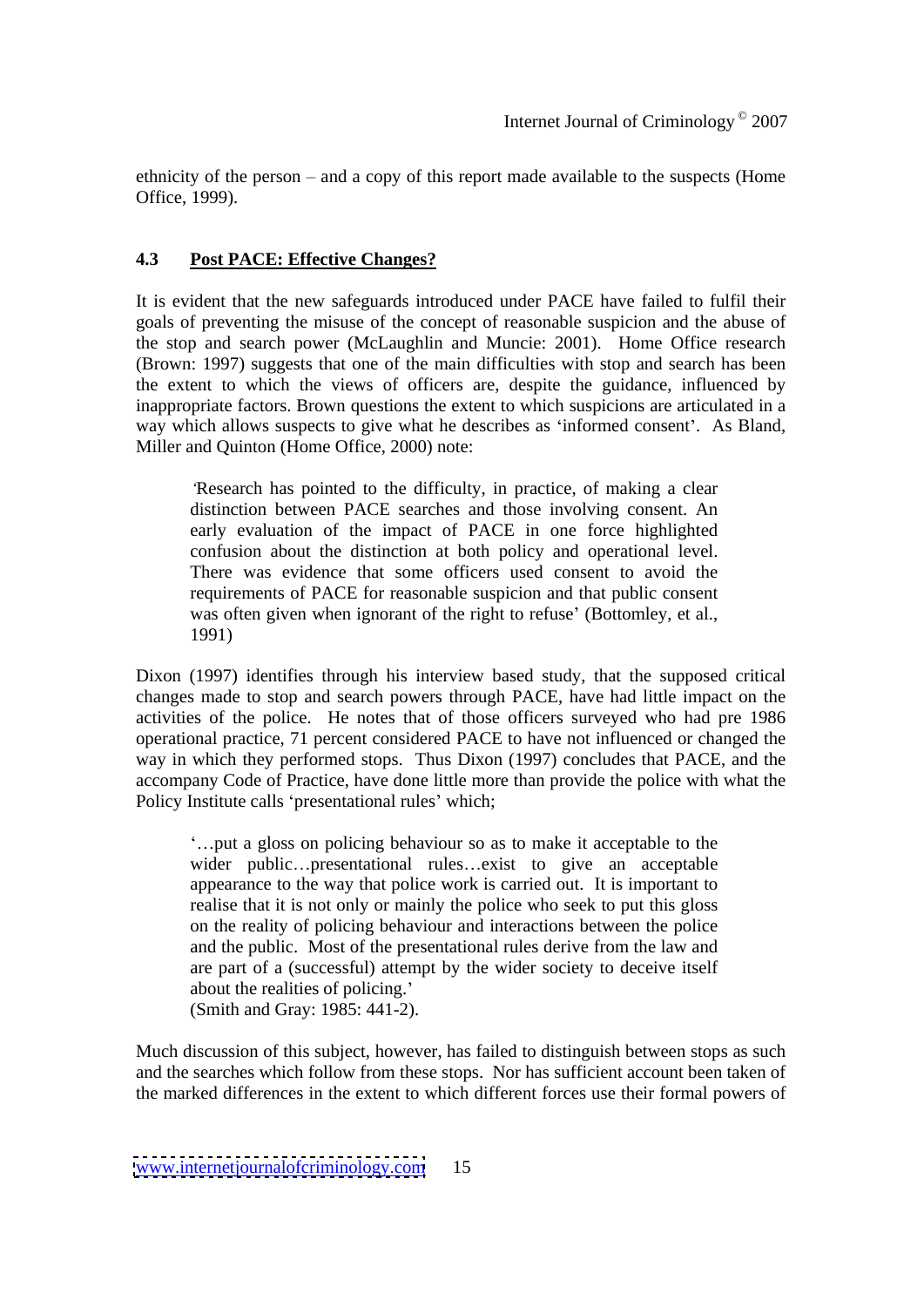stop and search (MVA and Miller: 2000). For example, the Metropolitan police have always relied more heavily on these powers than any other force (Willis: 1983).

The most recent official condemnation of stop and search power has come from the Stephen Lawrence Inquiry (1999) which identified searches as amajor cause of concern among minority ethnic communities.

If there was one area of complaint which was universal it was the issue of 'stop and search'. Nobody in the minority ethnic communities believes that the complex arguments which are sometimes used to explain the figures as to stop and search are valid...It is not within our terms of reference to resolve the whole complex argument on this topic. Whilst there are other factors at play we are clear that the perception and experience of minority communities that discrimination is a major element in the stop and search problem is correct.' (Macpherson: 1999: 312).

In contradiction to the statement above, the Stephen Lawrence Report recommended (Recommendation 60) that:

The powers of the police under current legislation are required for the prevention and detection of crime and should remain unchanged (Macpherson: 1999: 333).

Stops and searches under anti-terror laws have risen dramatically since the London suicide bombings of  $7<sup>th</sup>$  July. In 2001 there were there were 8,500 stops and searches under the Terrorism Act 2002 (Fraser: 2005). The following year, there were 21,500 and for the year 2003-04, there were 29,407 (ibid). As with the black community, the number of stop and searches are now higher than they have ever been. Table 1 (next page) shows the number of stop and searches per 1,000 of the respective populations for 2001/02 and 2002/03.

#### Table 1 Total stops and searches under PACE per 1,000 of the population 2001/02 to 2002/03

| Ethnic appearance | 2001/02 | 2002/03 |
|-------------------|---------|---------|
| White             | 14      | 16      |
| Black             | 67      | 97      |
| Asian             | 20      |         |

**Source**: Home Office: 2003: *Statistics on Race and the Criminal Justice System*.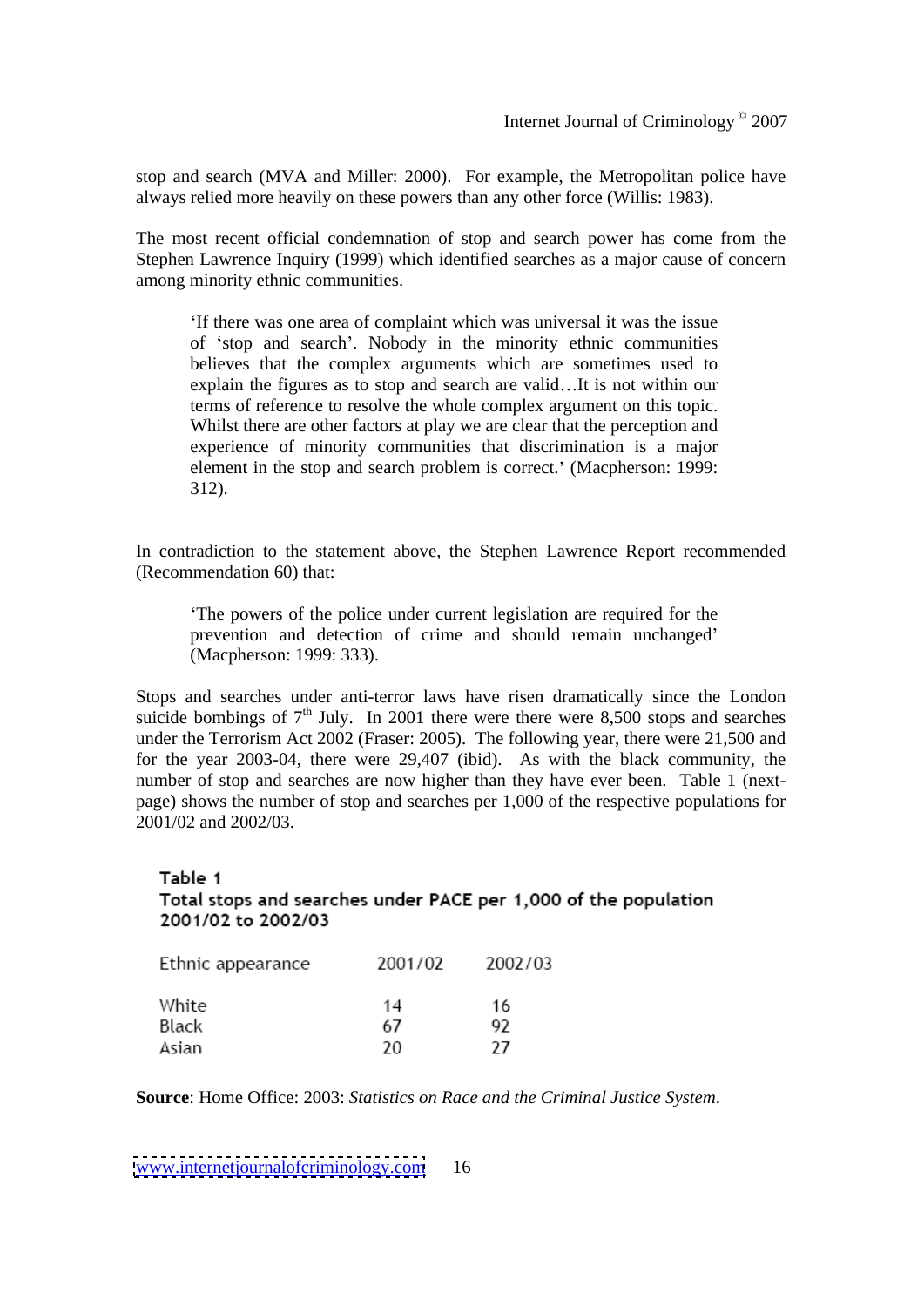These figures disguise large variations in the use of the PACE power between different police forces. As can be seen, the per capita rate for white people has increased from 14 to 16 per 1,000, whereas the rate for black people has increased from 67 to 92 per 1,000 (Home Office: 2003). The Asian rate has gone up from 20 to 27 per 1,000; however, this is likely to be increasing dramatically since the 'war on terror'.

Disparate stop and search practices have significant consequences for police-community relations; they further alienate the affected communities, exacerbating historical trends. Ultimately, this has consequences for the ability of the police to do their job, as it fosters unwillingness to cooperate. Research suggests that disproportionate stops and searches of British minority ethnic groups contribute to their subsequent over-representation as arrestees, and as victims of police violence. Statistics reveal that an arrest is more likely to be forthcoming for black and Asian people who are stopped and searched than is that case for their white counterparts (Lowe: 2004).

Although Macpherson identified fundamental flaws in stop and search statute and racially biasness in police forces, nevertheless he concluded that such an authority was essential and should therefore be retained. As a result of Macpherson's recommendations, PACE Codes are now revised on annual basis. In addition, A stop and Search Action Team (SSAT) has been launched (July: 2004) with the aim of ensuring that the police use their stop and search powers fairly and as effectively as possible to prevent and detect crime. Specifically, SSAT aims to increase the confidence that BME communities have in the police.

It could be said that PACE is the single most significant landmark in the modern development of police powers (Reiner and Leigh: 1992). For historic reasons, PACE stop/and searches have important symbolic significance in the context of the 'race and crime' debate, although they are relatively insignificant in terms of the number of suspects they bring into the criminal justice process. The consequences of the abuse of stop and search powers are wide ranging. It undermines ethnic minorites' confidence in the police, their willingness to co-operate by providing information about crime, and to co-operate with other aspects of the criminal justice process (Bowling and Phillips: 2002; Hood: 1992).

It is evident that the development of stop and search police power has not been smooth. Since its codification in the mid-nineteenth century this command has been the subject of much criticism (Royal Common on Criminal Procedure: 1981; Scarman: 1982; Macpherson: 1999). The identification by the Royal Commission on Criminal Procedure, Lord Scarman and a number of research studies in the early 1980's that police prejudice and racially discriminated behaviour manifested itself in this power, provoked a benevolent reformation of statute. However, efforts to increase the objectivity of the loose concept that is reasonable suspicion appear to have failed.

Although PACE and the Codes of Practice have frequently been amended to give the police greater powers, there is still much opportunity for the police's racial bias to be transmitted through their decisions to stop and serch individuals. Therefore, it is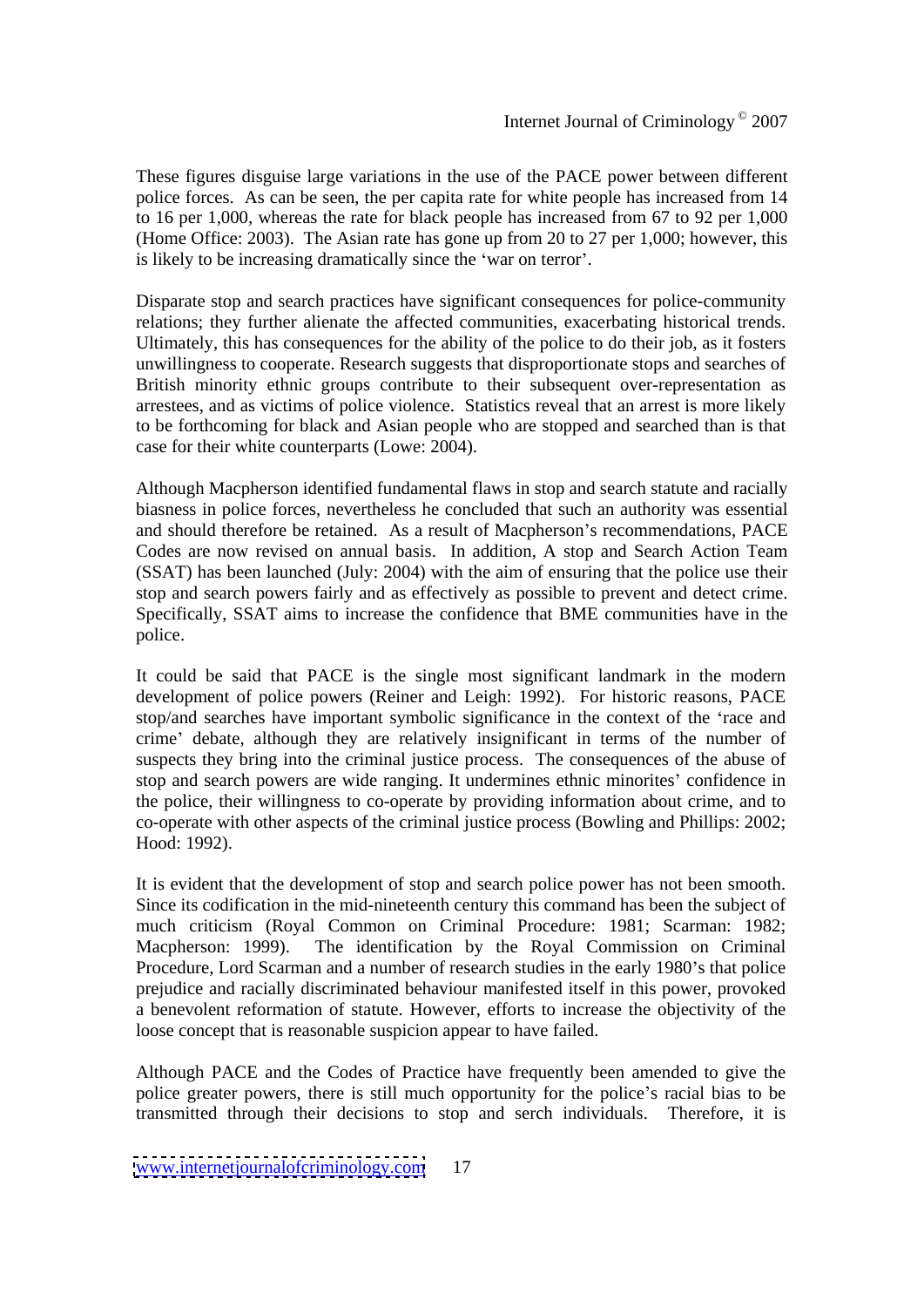essential to keep PACE powers and procedures under close review to ensure that they fully reflect what is needed in a fast changing world, and that every opportunity is taken to simplify and rationalise wherever possible.

# **5. Discrimination in Policing**

As Bowling and Phillips note (2002), racism has been an enduring aspect of the demographic changes that have seen major influxes of minority groups in Britain. The extent to which such behaviour manifests itself in Britain's police force has also been the topic of much debate, most notably over the past thirty years (Institute of Race Relations: 1979; Scarman: 1982; Macpherson: 1999). The nature of police relationships and the policing of minority ethnic communities has been the subject of considerable attention, and no little controversy. However banal, it is essential that a review is conducted into the findings of both the Scarman report of 1981, and the more recent Macpherson report (1999). This will provide an understanding of the development of racial prejudice and discrimination in the force and the extent to which it currently permeates and influences police behaviour and policing practices towards BME communities.

#### **5.1 Early Opinion:**

Prior to the Scarman report and the preceding Macpherson report, black people in particular were often the predominant targeted group. The Institute of Race Relations (1979) in their report 'Police against Black People' identified that:

'Britain is moving towards two societies, one black, one white – separate and unequal, the police will have had no small part to play in that polarization.' *(ibid. 1)*.

The report develops to highlight that police powers are being used to harass the black community and that this, augmented with police failure, and often refusal, to protect such sections of society from deviant elements appears to illustrate a service that is inherently racist.

The report concluded that the police and society as a whole need to move away from the stereotypical notion that the black man

is a criminal, a wild man, emanating from the jungles of Africa via the Caribbean – mixed up with drums, voodoo and dark, dark rites...' (*ibid*. 2).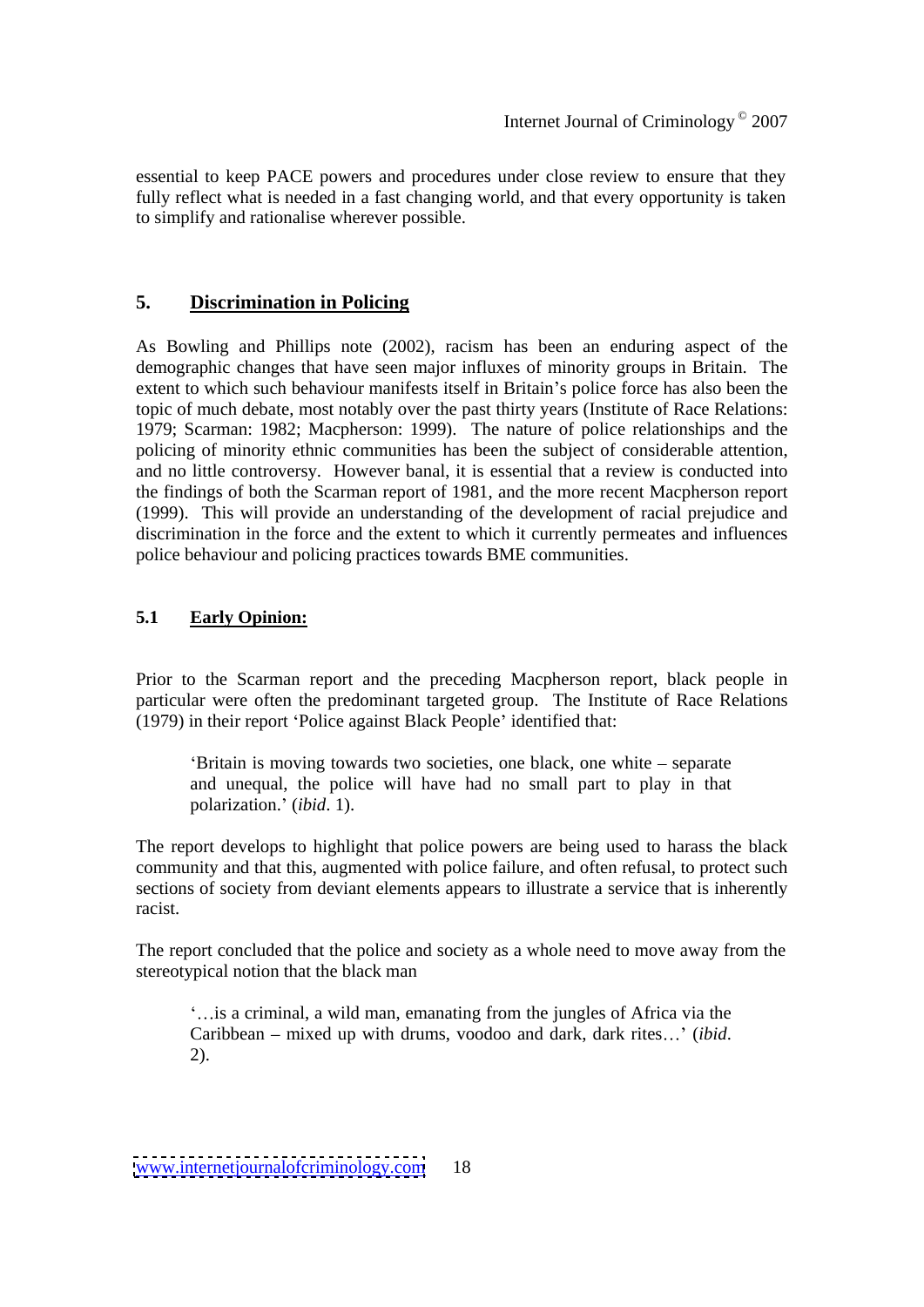It is suggested that at present, development and changes of police powers and practices would not serve to protect society but instead put citizens '...at risk to the police' (*ibid*) 3).

#### **5.2 From Scarman**

Lord Scarman's report on the 1981 Brixton disorders is widely regarded of great importance in the development of policing practices. Scarman's inquiry was given added urgency by the rioting which flared again across the country in July of the same year. This was fundamentally about the police failure to handle riots, which resulted from oppressive policing, the collapse of consent and the failure of competence in dealing with conflict and public disorder. As Reiner (2000) identifies, it is central to much of the police reformation that was conducted throughout the 1980's. When considering changes in policing and discriminatory practices, Lord Scarman (1982: 11 para. 2.22), in his report concludes that:

> It was alleged by some of those who made representations to me that Britain is an institutionally racist society. If by that is meant that it is a society which knowingly, as a matter of policy, discriminates against black people, I reject the allegation'.

Scarman (1982: 64 para. 4.62) develops this argument to assert:

The direction and policies of the...Police are not racist, I totally and unequivocally reject the attack made upon the integrity and impartiality of the senior direction of the force. The criticisms lie elsewhere  $-$  in errors of judgement, in a lack of imagination and flexibility, but not in deliberate bias or prejudice. The allegation that the police are the oppressive arm of a racist state not only displays a complete ignorance of the constitutional arrangements for controlling the police: it is an injustice to the senior officers of the force.

However, Scarman did note that a few street officers may occasionally partake in racially discriminative behaviour, which he rationalised as a phenomena created through their struggle to combat the '...inexorably rising tide of street crime...' (Scarman: 1982:  $64$ ) para. 4.63). He stressed that;

"racist prejudice and behaviour does occur and every instance of it has an immense impact on community attitudes and beliefs...It is therefore essential that every possible step be taken to prevent and to root out racially prejudiced attitudes in the police service" (1982: 64 para. 4.64).

As a result of his inquiry, Scarman concluded that the lack of consultation with community representatives prior to 'Swamp 81 was 'an error of judgement' (Scarman: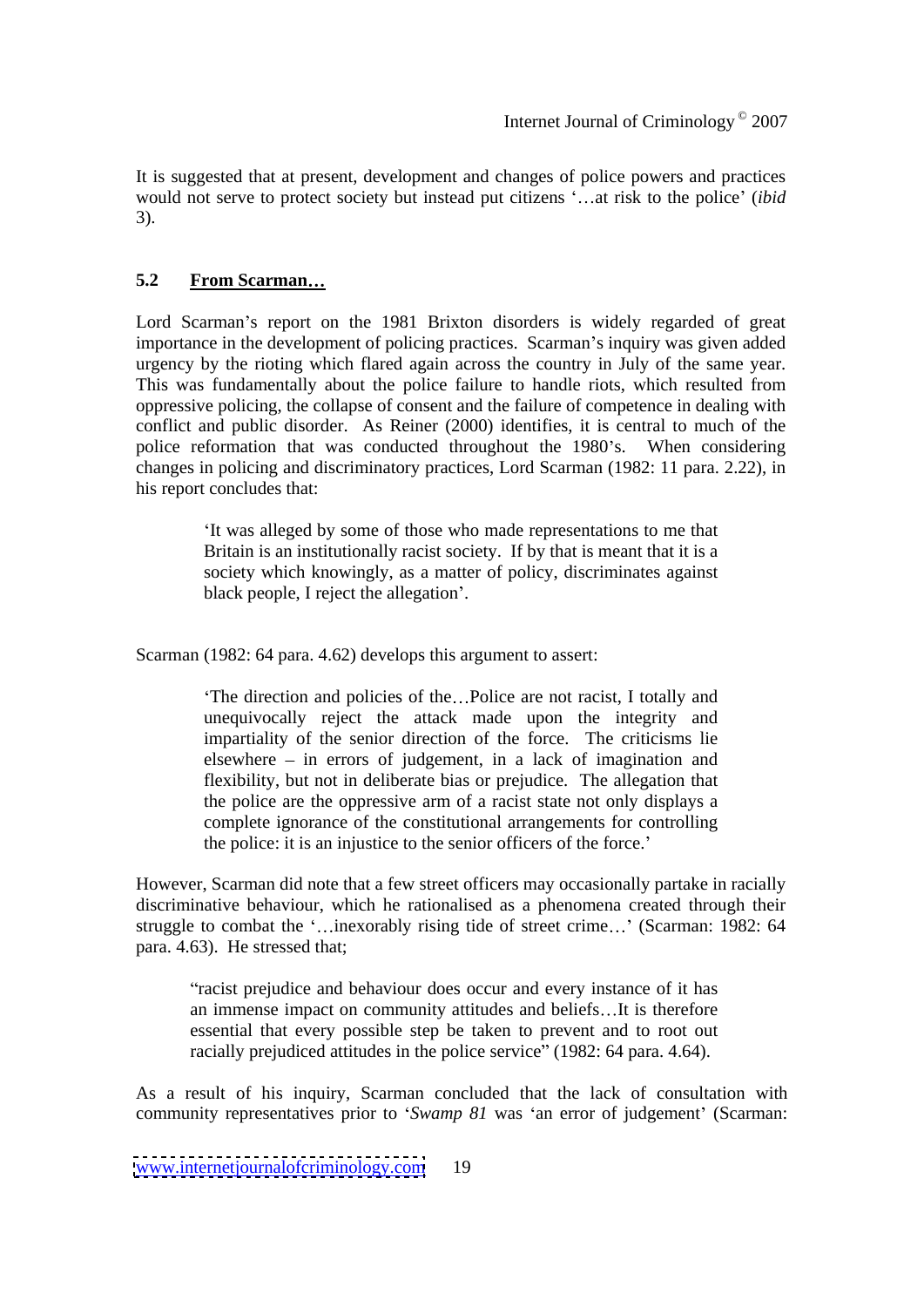1982: para 4: 73) and that the whole operation was 'a serious mistake, given the tensions which had existed between the police and local community'. (1982: para.4: 76). Consequently, he recommended that concerted efforts be deployed to recruit more ethnic minorities within the police force, and allow for changes in training and law enforcement.

As Graves (1984: 69) identified, many considered Scarman's findings to have resulted from what he called a '...blinkered view'. Boateng (1984) suggests a more realistic statement would have highlighted that as racism is deeply rooted in many of Britain's individuals and institutions, it would therefore be unsurprising to find racial prejudice within policing practices and the police force.

#### **5.3 to Macpherson**

The publication of the Macpherson Report in February 1999 into the murder and subsequent 'incompetent' police investigation of teenager Stephen Lawrence, heralded a new chapter in the political sphere of police failure in race relations. Although the damning report addressed a number of areas of police deficiency and inadequacy to include, professional incompetence and a failure of leadership by senior officers, the issue that attracted the majority of public concern, attention and debate was that;

'institutional racism...exists both in the Metropolitan Police Service and in other Police Services and other institutions countrywide. (Macpherson: 1999: para. 6.39; cited in: Bridges: 2000: 304).

The report defined institutional racism as:

The collective failure of an organisation to provide an appropriate and professional service to people because of their colour, culture, or ethnic origin. It can be seen or detected in processes, attitudes and prejudice which amount to discrimination through unwitting prejudice, ignorance, thoughtlessness and racist stereotyping which disadvantage minority ethnic people. (Macpherson: 1999: para. 6.34)

The evidence submitted to the Inquiry painted a disturbing picture of the lack of confidence in the police, both from the public and among ethnic minority communities. The Inquiry concluded that incompetence alone could not account for police failures and it suggested that the very fact that the victim was black led directly to less competent behaviour on the part of the officers, in particular with regard to their actions at the scene of the crime, in connection with family liason, the treatment of Duwayne Brooks and in the use of inappropriate and offensive language.

Seventy recommndations were identified, many specifically aimed at introducing changes to policies and policing practices to enstil trust and confidence within ethnic communities. These amounted to, the most extensive programme of reform in the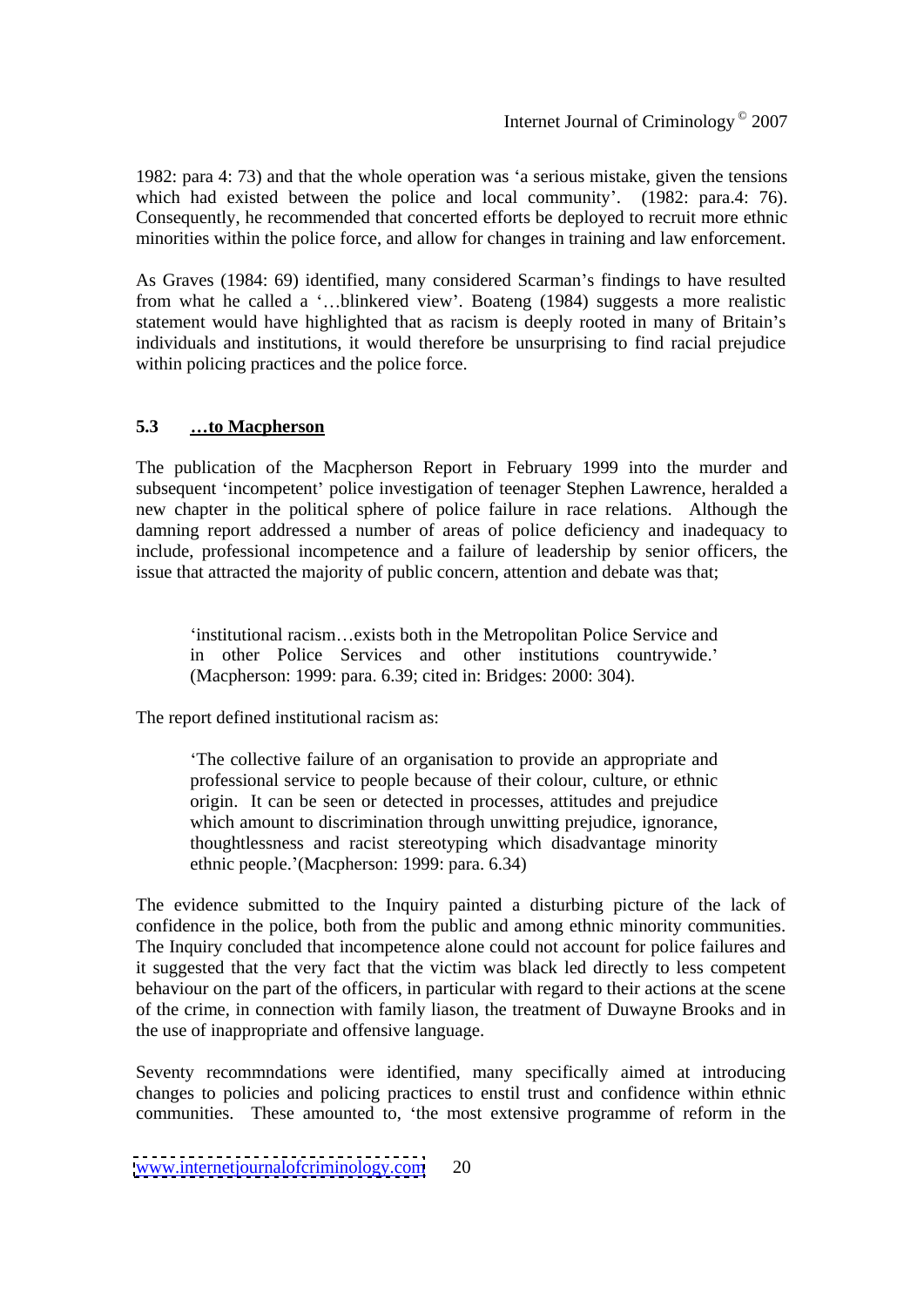history of the relationship beween the police and ethnic minority communities' (Bowling and Phillips: 2002: 16).

Moreover, as Bowling and Phillips note 'where Scarman was hesitant on the question of accountability, Macpherson was strident' (2002: 18). Since the Lawrence Inquiry had concluded that the failings of the police were systemic and the result of insufficient accoubtability, it recommended the introduction of lay oversight into all areas of police work, and the creation of a fully indepedant complaints system. Crucially, the Inquiry recommended bringing the police into the ambit of race relations law, a proposal that had been roundly rejected two decades earlier.

The report recommended improvements in the recording, investigation and prosection of racist incidents. In response, the Home Office producted a Code of Practice on Reporing and Recording Racist Incidents (April 2000) which applied to all statutory, voluntary and community groups, and the Association of Chief Police Officers (ACPO) drafted its own guidance, 'Identifying and Combating Hate Crimes' (2000), which is now used in all forces (Bowling and Phillips: 2003: 540). The Metropolitan Police Service (MPS) implemented a number of changes in addition to those recommendations, including the creation of a Racial and Violent Crimes Task Force and the establishment of community safety units (CSUs) in all boroughs across London (1999), with officers speficically trained to investigate 'hate crimes' (ibid). It is clear that there has been an increase in the willingness and ability of the police to record racist incidents and that these policies have has some impact on police practices.

The fact that the Metropolitan police were found guilty of being institutionally racist may be considered to have simply provided an 'official' stamp to a phenomenon many new already existed. Macpherson's efforts to confront such an important topic undoubtedly carried ramifications for the whole of British society, in contrast to a less authoritative Lord Scarman who opted to side step this issue. As Reiner (2000: 211) suggests the Macpherson report:

has transformed the terms of the political debate about black people and criminal justice...which had not  $[previously]$  featured in public awareness and political debate was the disproportionate rate at which black people suffered as victims of crime...'.

As Walklate (1996) identifies, Macpherson's discovery has impacted on a great number of areas of the Criminal Justice System and will continue to do so for many years to come. However, there is no doubt that institutional racism is likely to have further soured relations between Britain's police forces and the majority of already distrusting ethnic minority groups.

#### **5.4 Recruitment**

Increasing the recruitment of ethnic minority police officers was on the agenda of the Home Office and senior police officers even before the Scarman Report. However,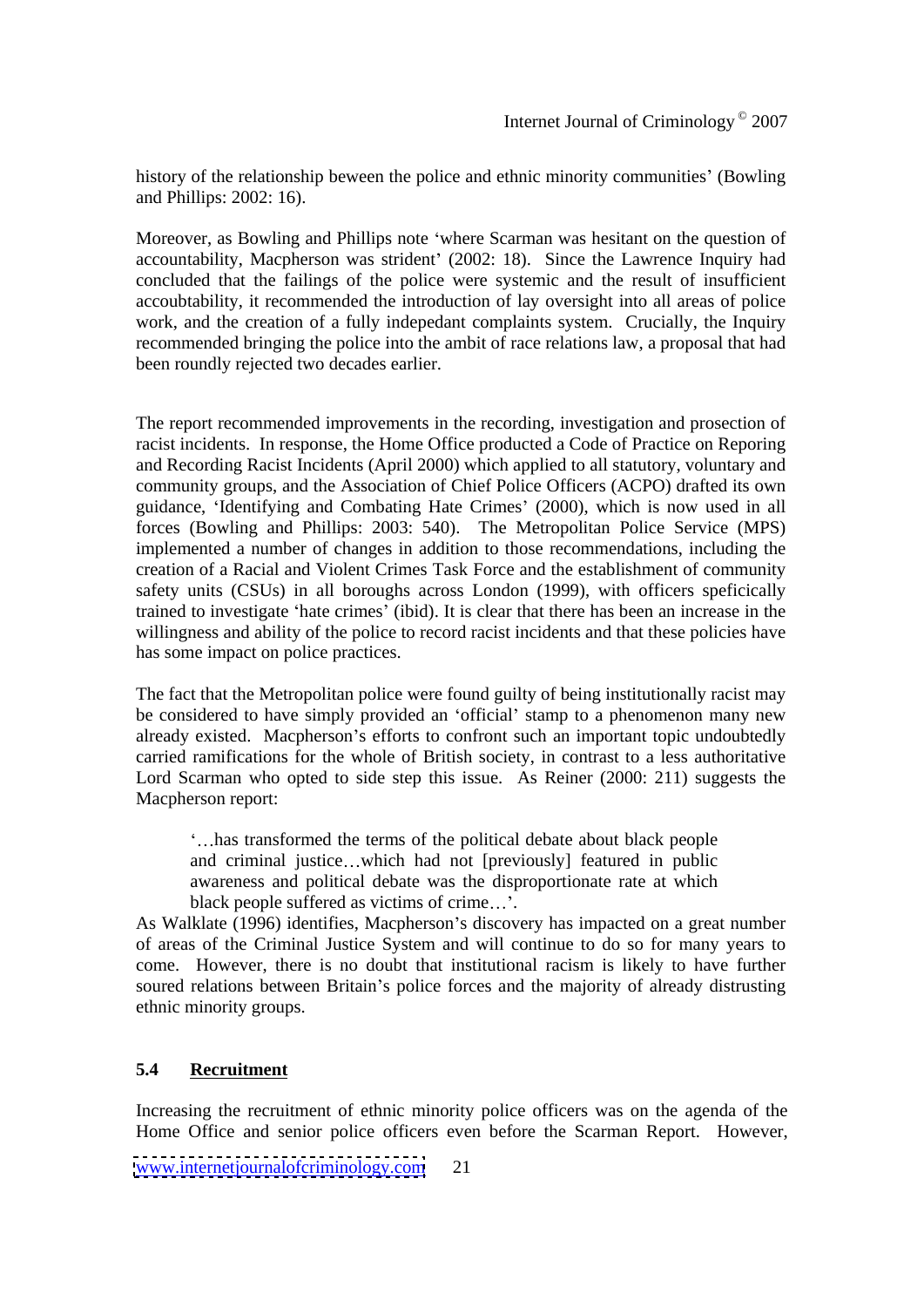noticeable changes occurred when Lord Scarman identified that there were so called *rotten apples* in the police service and even more so, when Macpherson concluded that institutional racism existed within working-organisations in Britain.

Having accepted Macpherson's findings of the existence of institutional racism within the Metropolitan Police the government responded with amendments to the Race relations Act 1976 (now 2000). In addition to the seventy recommendations, the Home Office published a ground breaking report entitled Dismantling Barriers (Home Office: 1999), which sets out targets for recruitment, retention and progression of both minority ethnic police officers and police support staff.

Currently, the number of police officers in England and Wales is in the region of 138,000 and while some seven percent of the general population is comprised of British minority ethnic citizens only three percent of the total in all the 43 police forces are minority ethnic officers. Mason (2003) reveals that;

> i... it is difficult to avoid the conclusion that, despite 35 years of 'race' relations' legislation, discrimination continues to play a significant part in the labour market placement of minority ethnic groups.

Practical efforts to encourage local people from ethnic minority backgrounds to join the police service, such as conducting target recruitment campaigns ("Could You?") have been implemented. However, these efforts are hindered by the fact that applicants will carefully consider their likely experiences of racism and discrimination as a minority within a traditional white and male dominated hierarchy (Wilson *et al*: 1984).

Despite the recent provisions and setting of targets within the police service, problems still remain in relation to the predominantly white working environment and macho culture (Macpherson: 1999; Waddington: 1999). For example, there is a great deal of upto-date literature on the presence and impact of racism against Black police officers in Britain. Research found that officers from British minority ethnic communities felt that their racial status could never quite allow them to fully integrate into their professional status, as they were seen first as Black, or Asian, and then as police officers (Holdaway: 1996; Holdaway and Barron: 1997).

Once again the police service has been subject to intense scrutiny. The Commission for Racial Equality (CRE) conducted a formal investigation of the police service following the broadcast of a BBC documentary, *The Secret Policeman* (2004), which revealed inexcusable instances of anti-Asian racism within Manchester Police Service's training college. At the same time, a review of police disciplinary procedures was conducted (Bill Taylor), in addition to an inquiry into professional standards and employment matters in the Metropolitan Police Service (Sir Bill Morris)

The spur for these inquiries  $-$  and their findings  $-$  suggest that the progress which has been made since the Lawrence Inquiry has not been swift enough or sufficiently deeprooted. Although the majority of Macpherson's recommendations have been implemented and considerable progress made, the impact of the recommendations has not yet revolutionised employment practices or police/public interactions.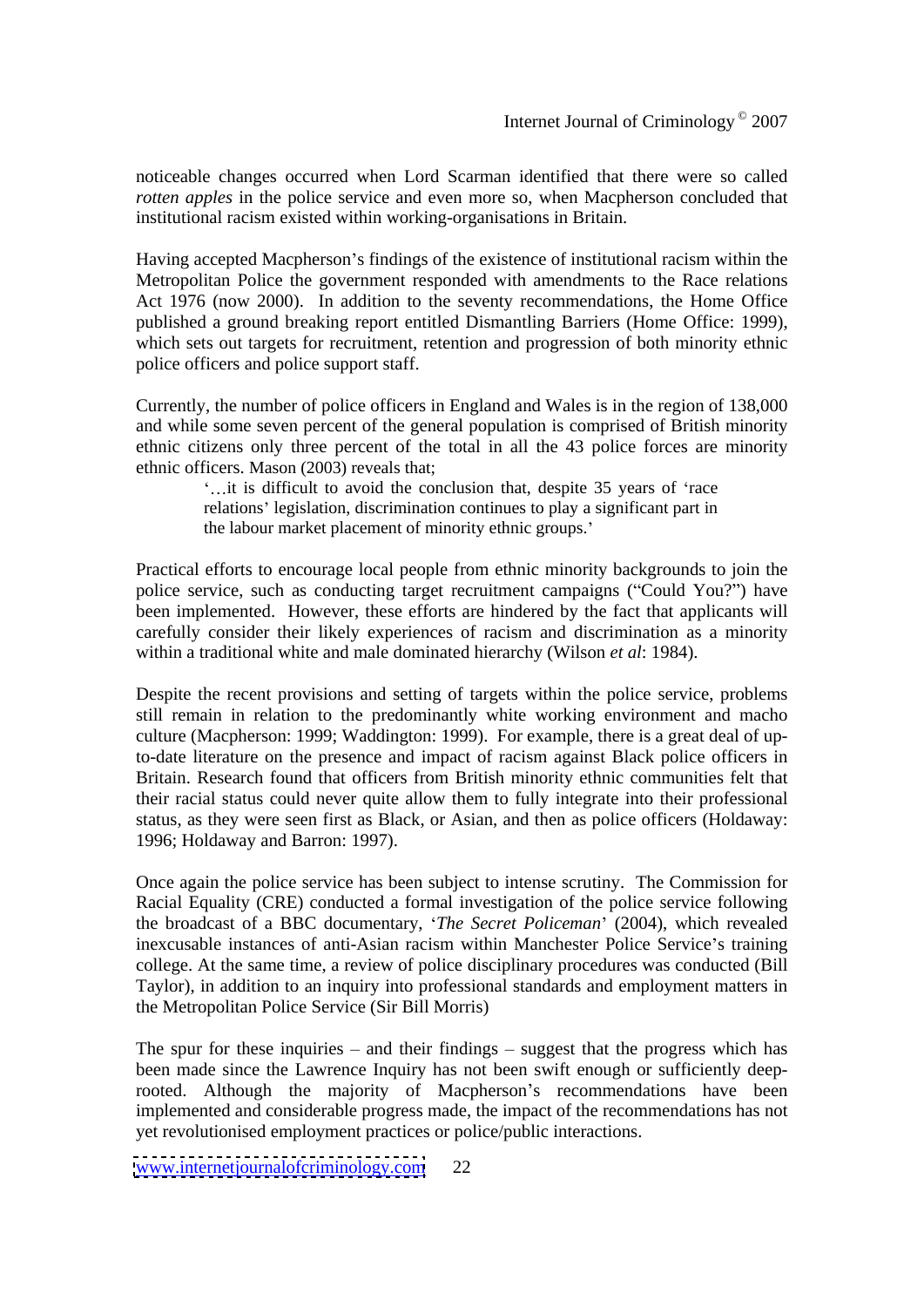#### **5.5 Police Culture:**

Much criminological and sociological research and theory studying the police (Kinsey and Young: 1982; Fielding: 1988; Holdaway: 1991; Reiner: 2000), supports the official finding that racism is inherent in many of the attitudes, processes and practices of the police.

The disturbing literature subsequent to the Stephen Lawrence Inquiry shows the persistence of a discriminatory culture, even in the light of concerted efforts to confront and reduce racism in response to the Report's recommendations. Central to such literature is the much-lauded concept of 'Cop culture', which provides an understanding of police behaviour, self-perception and function (Reiner: 2000). As Kinsey and Young (1982) have identified, it may be suggested that racial bias is not simply an institutional problem that affects the police and several other agencies, but it is a cultural aberration that impinges on many levels of British society. Bayley

and Mendelsohn (1968) identify that the views of police officers represent the dominant attitudes of the majority of society towards the minority. Therefore, it may be considered that officers show no greater racial prejudice than the majority of society whom they endeavour to assert control over.

Holdaway (1996) identifies how increased police consciousness of the growth in importance of race as an issue has failed to ameliorate problems, instead strengthening the police's disdain for supposed pro-discriminatory practices and ossifying their tendency to hold racial prejudices. Continuing unabatedly, are the efforts to provide a force whose composition provides a representation of the general public it polices, and in turn improve the quality of community race relations. However, it is important to note that cultures vary between forces, shaped by differing patterns and problems of their environments. Attempting to provide a workforce that reflects the diversity of contemporary society has resulted in ambiguities in entry requirements and promotions that has seen much resentment from the majority of (white) officers (Holdaway: 1991).

As Bowling (1996: citied in Panayi: 1996) identifies in The Emergence of Violent Racism as a Public Issue in Britain, 1945-81 , racial prejudice and British history are increasingly intertwined. The current political and media interest in terrorism, immigration and the intensifying of the racialised language deployed by politicians and journalists alike, (Howard: 2001; Webster: 2001) may be considered to have only exacerbated racial tensions in both general society and the police force. Yet it would be unfair to suggest that no attempt to eradicate institutional racism from within the organisation has been made. For example, John Grieve, Director of the Met's Racial and Violent Crimes Task Force, described how the Metropolitan police were making a concerted effort to meet all the recommendations made by the Stephen Lawrence Inquiry (Anon: 2000). Grieve emphasised how efforts were made to improve race relations with the training of family liaison officers and the implementation of specialist hate crime units, thus combating racially motivated crimes (Fitzgerald: 2001).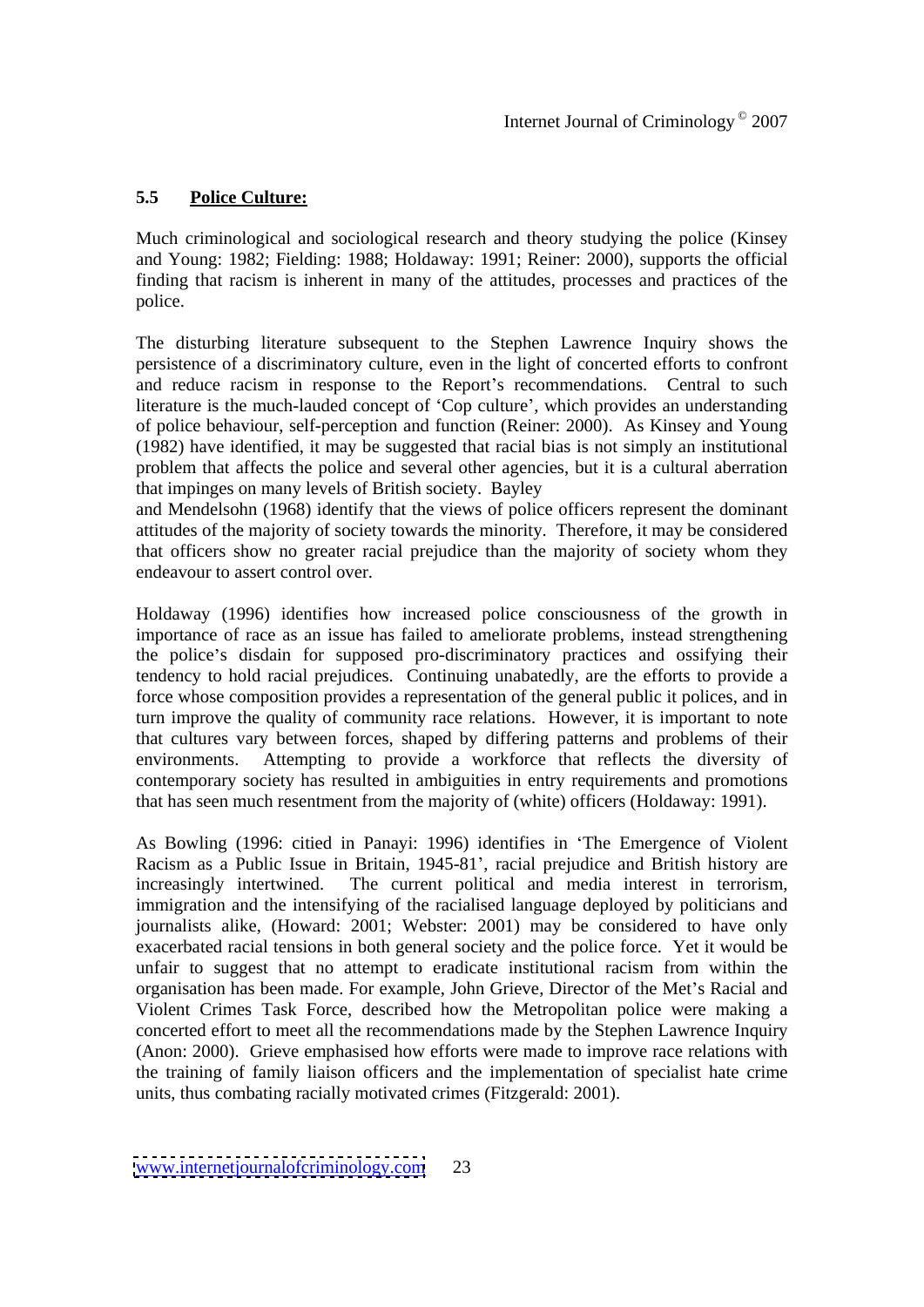A recent Home Office report (Foster *et al*: 2005) provides insights into changes (or lack there of) in policing, in response to the Macpherson Inquiry. A very interesting paradox emerged from the findings of the report  $-\text{ in}$  relation to racist language and bantering, not surprisingly, BME officers were sceptical of the depth of change in police culture. Foster notes the dilemma:

Although the general excision of racist language from the police service is an important and marked change, it raises the question of the extent in which this is indicative of changes in the culture and practices of the police service more broadly' (2005: 38).

It may be argued, if not somewhat sceptically, that eradication of racism from within police forces it likely to be difficult, if not impossible, when such prejudice, discrimination and racial hatred appears in both the history and fabrics of British society (Panayi: 1996; Human Rights Watch: 1997). And as Ashworth (2000: 202) notes, unless there is an end to racial discrimination in society, it is likely to manifest itself in the criminal justice no less than elsewhere.'

There are many differences between the Scarman and Macpherson Inquiry, in terms of the incidents that gave rise to them, the speed with which they were called and their recommendations (Bowling: 1999). Lord Scarman's (1982) report, whilst identifying a number of areas of police deficiency and inadequacy, explicitly rejected 'institutional racism' as an explanation for the problems that has precipitated the Inquiry. He concluded that although racial bias may manifest itself in a few street officers, the '...Police are not racist...' *(ibid.* 64). A little over a decade, the Macpherson report contradicted the findings of Lord Scarman's account, instead memorably concluding that institutional racism exists in the majority of police forces in many of Britain's institutions. This conclusion aligns itself with the majority of studies and literature (Bayley and Mendelsohn: 1968; Kinsey and Young: 1982; Holdaway: 1991; 1996; Reiner: 2000) focusing on the police, which identify that racial prejudice exists in the attitudes and behaviour of the great majority of rank and file officers. At present there appears to be a general consensus that many of Britain's police officers hold racially prejudice views, which result in discriminatory practices, impinging upon their neutrality and impartiality as law enforces. Such racism within police officers, coupled with inadequate laws and changes in policing practices would suggest that there is much scope for abuse of this power. As a consequence, this may have led to a greater number of ethnic minority individuals being drawn into the criminal justice net as a result of police discrimination and less BME individuals wanting to join the police service.

#### **6. The Lawrence Legacy: early days yet?**

In the years since the Stephen Lawrence Inquiry, the primary difficulty hasbeen in assessing whether or not real changes have occurred within the police. Bourne (2001: 13) argues that 'the promise the report appeared to hold out is not being met', a view shared by Doreen Lawrence, the murdered teenage mother, who said that 'nothing has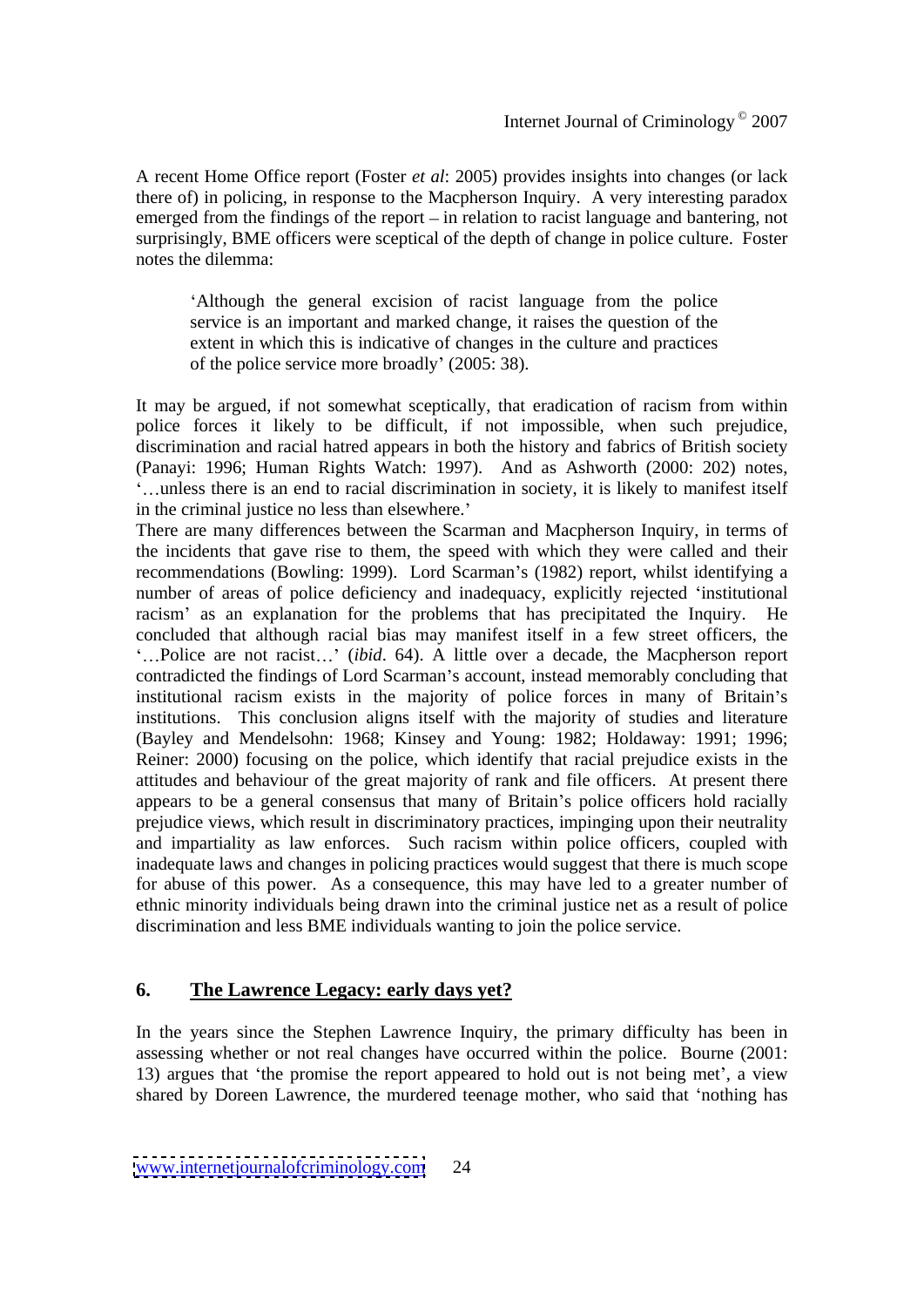changed' and that 'black people are still on the outside looking in' (The Observer: 24 February 2002).

#### **6.1 Stephen Lawrence versus Anthony Walker**

Ever since news of the death of Anthony Walker, inevitable comparisons with the murder of Stephen Lawrence have been made throughout the media and also by the mothers of both victims. It is therefore necessary to critically reflect (Holdaway: 1996) on these findings and assess whether police practices have changed.

Both men were eighteen year old black students killed in unprovoked racist attacks whilst waiting with friends at bus stops. Stephen was stabbed to death by a gang in Eltham, south east London in April 1993. Anthony was killed with an ice-axe in Huyton, Merseyside, twelve years later (July 2005). The day after her son's death, Anthony's mother Gee said:  $\blacksquare$ 

This is on a level with the Stephen Lawrence case. My son was killed purely because of the colour of his skin. We cannot change our colour. While an inquiry into the Metropolitan Police investigation into Stephen Lawrence's murder concluded the force was guilty of "institutional racism" and had made a catalogue of errors, Anthony Walker's family have nothing but praise for Merseyside Police. Mrs

Walker said: "That was <sup>13</sup> years ago, when Stephen Lawrence was killed, and times have changed...The police's determination and efficiency in their investigation was there to see. We appreciated it... There are people waiting to go to court for something that happened 14 or 15 months ago, but here we are, four months later..." (cited in Allen: BBC News: 2005).

The contrast between the early stages of the police investigations into both murders could not have been more marked. The reluctance of officers to accept that Stephen's murder was racially motivated led to "lots of missed opportunities" in the investigation, "early on, there were massive opportunities if the police had acted quickly and believed Stephen's parents" (Bellos: 2005). However, in the case of Anthony, "police said, literally within hours, that the attack was racially motivated" (Mullard; cited in BBC News: 2005).

The National Black Police Association (NBPA) said forces had "moved a long way" since Stephen's death. "There have obviously been huge training and development changes around dealing with victims of hate crime especially with the family liaison side of things" (Powell: 2005; cited in Allen: BBC News: 2005).

When recently asked if the police were still institutionally racist, Doreen Lawrence pointed to the BBC documentary 'The Secret Policeman', which recorded Manchester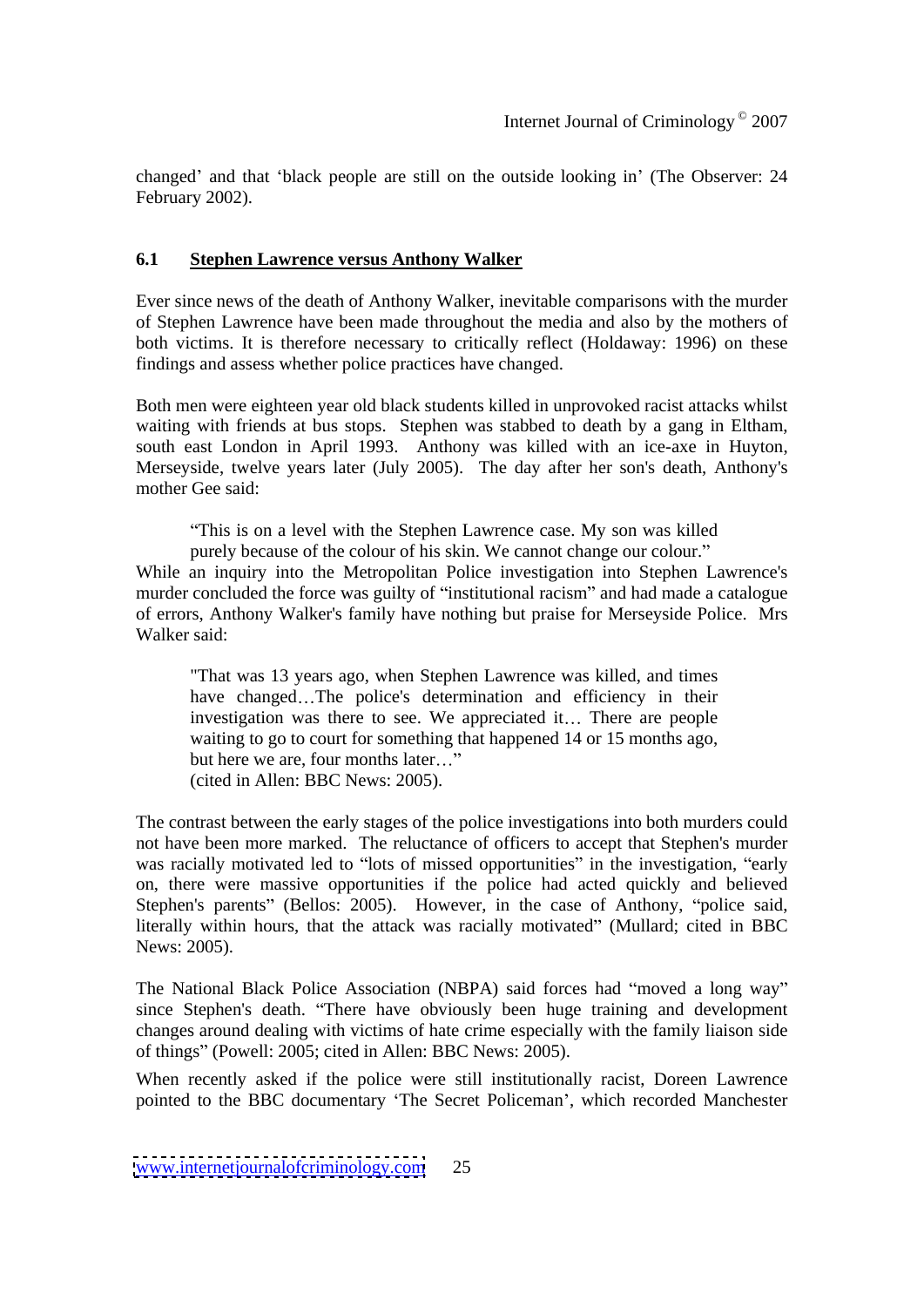policeman using highly racist language, including derogatory comments about Stephen and her family:

Sir Ian Blaire [the Metropolitan police commissioner] would tell you things are completely different,' she said. 'But he is not on the ground. He's involved in a PR exercise. I still believe that there's a lot of racism in the police force' (cited in Mathiason: The Guardian: 2005).

It could be argued that although significant changes have been established since Macpherson's recommendations to increase trust and confidence in policing amongst minority ethnic communities  $-$  "how many young people have to die before society sees and actually makes [these] changes?" (Doreen Lawrence: 2006; cited in: Shennan: Liverpool Echo: 2006).

#### **6.2 Overview**

Macpherson's recommendations, almost all of which were accepted by the government, amounted to the most extensive programme of reform in the history of the relationship between the police and ethnic minority communities. As critics like Bourne (2001) and Bridges (2001) point out, the government is attempting to eradicate racism with one hand, but entrenching it with the other. They argue that legislation such as the Immigration and Asylum Act 1999 and the Criminal Justice Bill 2002 will disproportionately affect ethnic minorities because of strongly engrained institutional racism (Bourne: 2002; Bridges: 2001). The Anti-Terrorism Act 2001 likewise is argued to be discriminatory, and is perceived to be enduring many basic rights on the grounds of national security (McLaughlin and Murji: 1999: 382).

Of these, the most important legislative change was the Race Relations (Amendment) Act 2000 which applies the Race Relations Act 1976 to public authorities including the police, who had hitherto been exempt. In principle this represents a very significant step forward because it makes unlawful both direct and indirect discrimination in the provision of police services and in the use of cohesive powers (Mirza: 2003: cited in Manson: 2003). All forces have now appointed Diversity Champions. These are chief officers who have overall responsibility for promoting good practice in race and diversity issues as well as ensuring that the necessary support and resources are in place to implement race and diversity policies. This is a move that was welcomed by the Commission for Racial Equality (CRE) in their recent report into the police service (Home Office: 2004).

The government has recently published the police reform White Paper, Building Communities, Beating Crime' (2004), which marks the second stage in a sustained programme of police reform to enable the police service to better meet the challenges of the twenty-first century. In addition, the Home Secretary has used his statutory powers under section 36A of the Police Act 1996 (as inserted by the Police Reform Act 2002, section 1) to set strategic priorities for the police. One of the priorities set out in the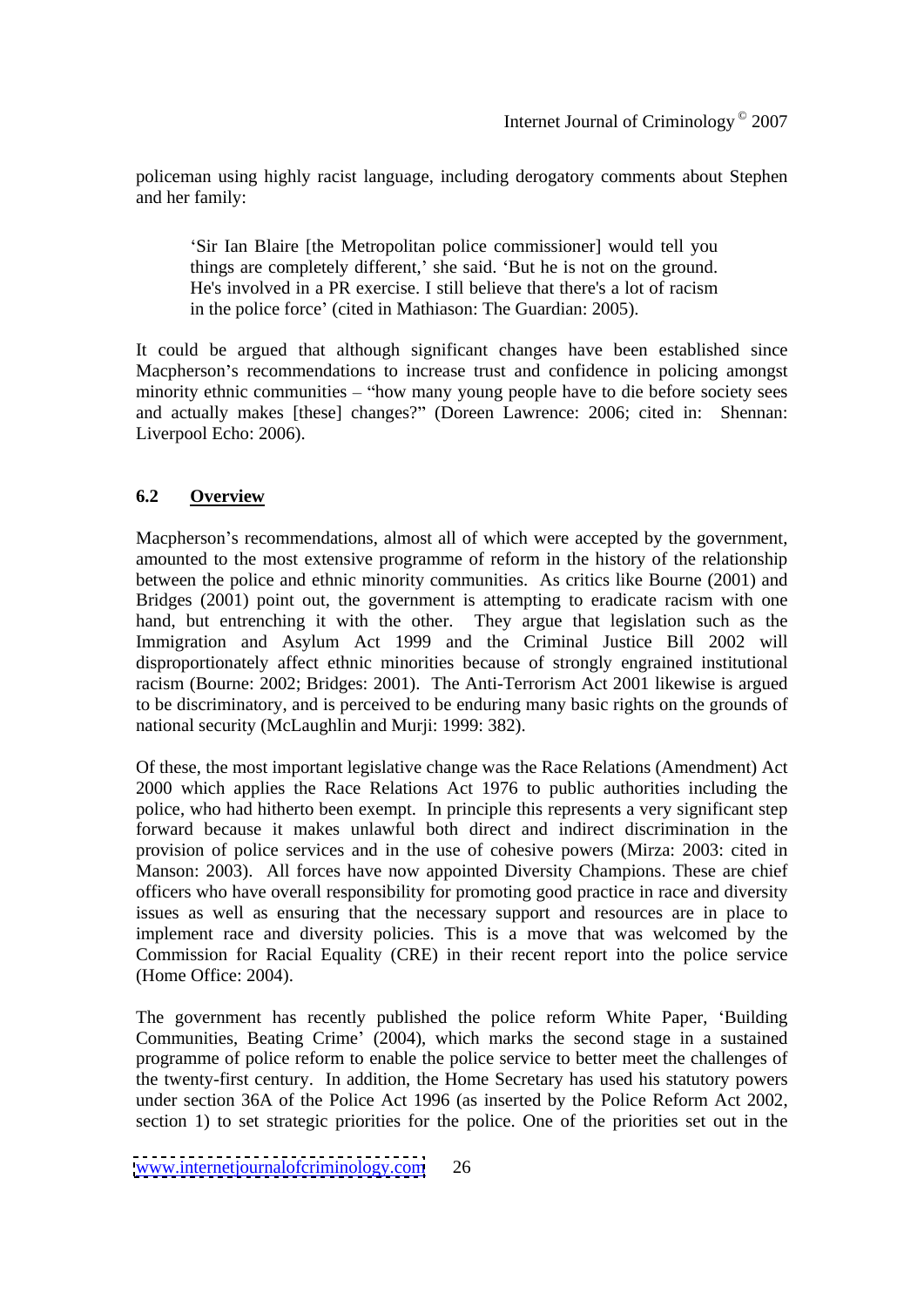National Policing Plan 2005-08 takes into account confidence in policing amongst minority ethnic communities, aiming to:

Provide a citizen focussed police servicewhich responds to the needs of individuals, especially victims and witnesses, and inspires public confidence in the police, particularly among minority ethnic communities (Sixth Annual Progress Report: 2005: 21).

There can be little doubt that the Lawrence Inquiry was an important element in bringing about change. The Inquiry focused many of its recommendations on discrete areas of reform such as improving relationships with British minority ethnic communities, training and introducing a new definition for racist incidents. However, though centrally concerned with institutional racism, it did not include in its recommendations any details on *how this* might be tackled. Of course, this was not necessarily the responsibility of the Lawrence Inquiry and it may reasonably have been assumed that police forces would begin by examining their practices and the ways in which they might wittingly or unwittingly disadvantage minority ethnic groups. However, in practice it appears many forces concentrated their reforms on areas where they were explicit and clear recommendations and, more particularly, where structural changes might be made (Foster *et al*: 2005).

Research (*ibid*) has identified that there is a strong sense among minority officers that changes in the general climate of policing were largely 'cosmetic'. Although considerable efforts had been by many police forces (if not most), in relation to BME communities, there are still continuing problems connected with routine police working practices and styles of service delivery (Sixth Annual Progress Report: 2005). These largely stemmed from a failure to understand the ways policing is perceived and received in different communities, and, more particularly to understand the principle of 'policing according to need' (Foster *et al*: 2005).

It therefore appears that, although the term 'institutional racism' was the single most powerful message that officers received from the Lawrence Inquiry, it did not prompt forces to consider very fully the collective and systemic aspects of discrimination which the term was trying to capture. There are a number of potential reasons for this. In part, it is likely to have resulted from the fact that individual acts and instances of racist behaviour are easier to understand and address than more intangible and embedded aspects of police practice *(ibid)*. It is also possible that the term 'institutional racism' may itself have acted in some respects as a barrier to change (ibid).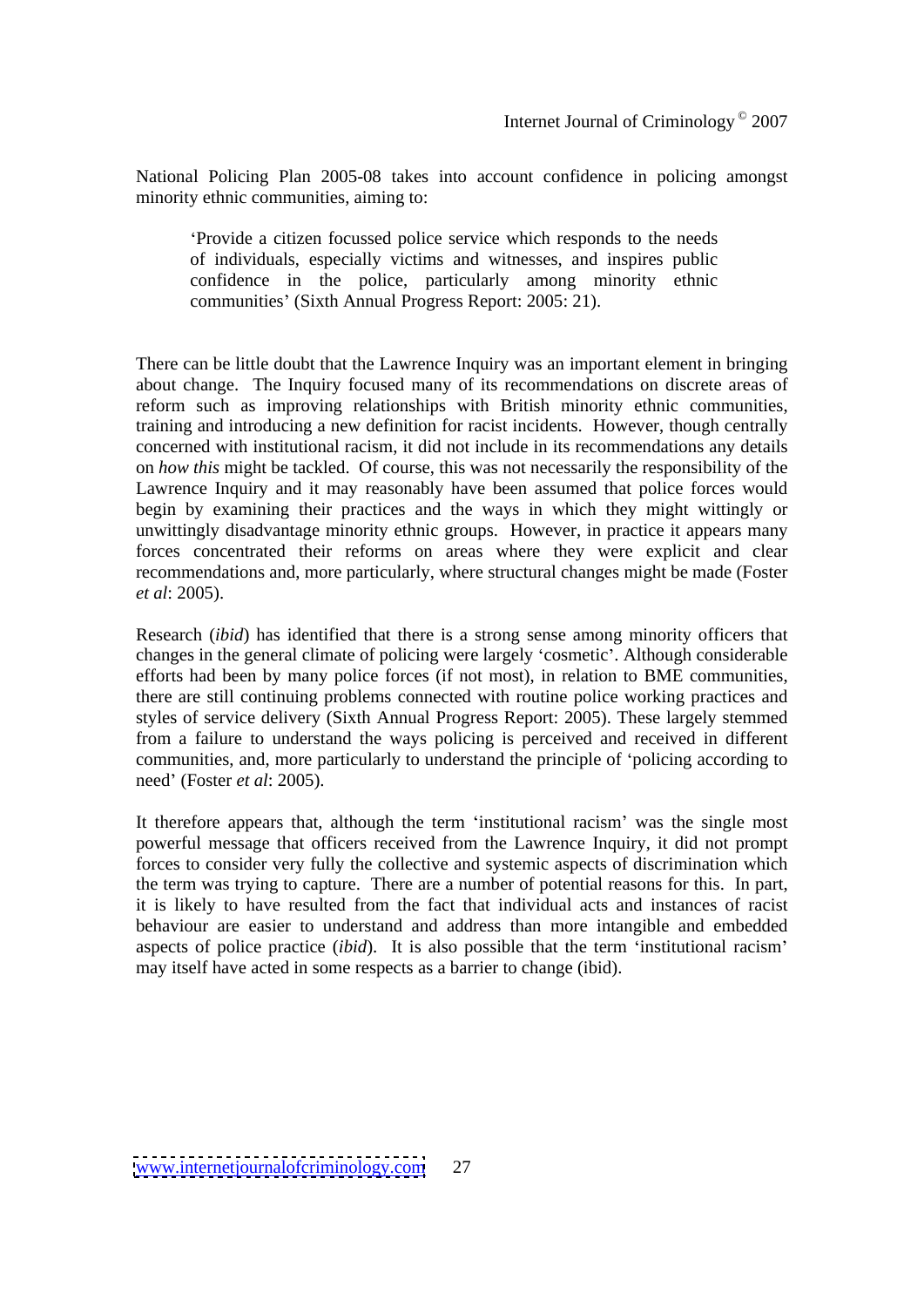#### **7. Conclusions and Future Concerns**

In common with experiences in many parts of the world, the relationship between the British police and ethnic minority communities has not been a happy one (Bowling and Phillips: 2002). Britain has often been defined as a racist society (Panayi: 1996; Macpherson: 1999). As Macpherson identifies, racism is embedded in '...institutions countrywide' (1999: para 6.39).

Due to the fact that the police are the guardians of liberty and the gatekeepers of the criminal process, discriminatory policing has the effect of criminalising entire communities and denying them justice. Todays' controversy about the abuse of police power, the failure to investigate crimes against people from ethnic minority communities properly and the view that the police are unresponsive and unaccountable to the communities they serve, echoes a long and troubled history (Cohen: 1972; Fryer: 1984; Panayi: 1996; Solomos: 2003). This is not to say that nothing has changed.

Clearly the Scarman (1981) and Macpherson Inquiry (1999) are landmark elements that have made changes with regard to improvements in policing in the past few decades, particularly in relation to the black community. However, whether the police have learnt lessons regarding the past and improved their relationship with BME communities is open to debate. On the contrary, the face of the British police service has changed radically by the recruitment of police officers from ethnic minority communities (Mason: 2003). Subsequently, racism is less overt. There have been a number of attempts to reform policing through legal changes and attempts to transform police culture and restructuring systems of accountability (Chan: 1997). Nonetheless, discrimination, xenophobia and intolerance persist in the British police.

Much of the literature reviewed (Bayley and Mendelsohn: 1968; Kinsey and Young: 1982; Holdaway: 1996; Reiner: 2000) has suggested that such racist attitudes are carried into the occupational culture of rank and file police officers through the employment of primarily the white working class. Yet despite evidence (Anon: 2000; Fitzgerald: 2001) illustrating that the police are making a considerable effort to eradicate racial bias, as such prejudice appears entrenched in British society, police management of, let alone complete removal, may be considered unlikely. Thus racism is likely to continue to colour the '...process, attitudes and prejudice...' (Macpherson: 1999: para 6.34) of police and therefore continue to '...disadvantage minority ethnic people' *(ibid)*.

The power of stop and search has suffered much condemnation since its conception. Reform of this law following the race riots of 1981 has done little to stem this flow of criticism. However, whilst key documents (Royal Commission on Criminal Procedure: 1981; Scarman: 1982; Macpherson: 1999) have continuously highlighted areas of inadequacy and deficiency, they have still deemed the power an essential police tool that must not be abolished. Yet stop and search legistlation under PACE is undoubtedly ad hoc and rather piecemeal. The guidelines governing the notoriously loose concept of reasonable suspicion do not prove an adequate objective test for officers (MVA and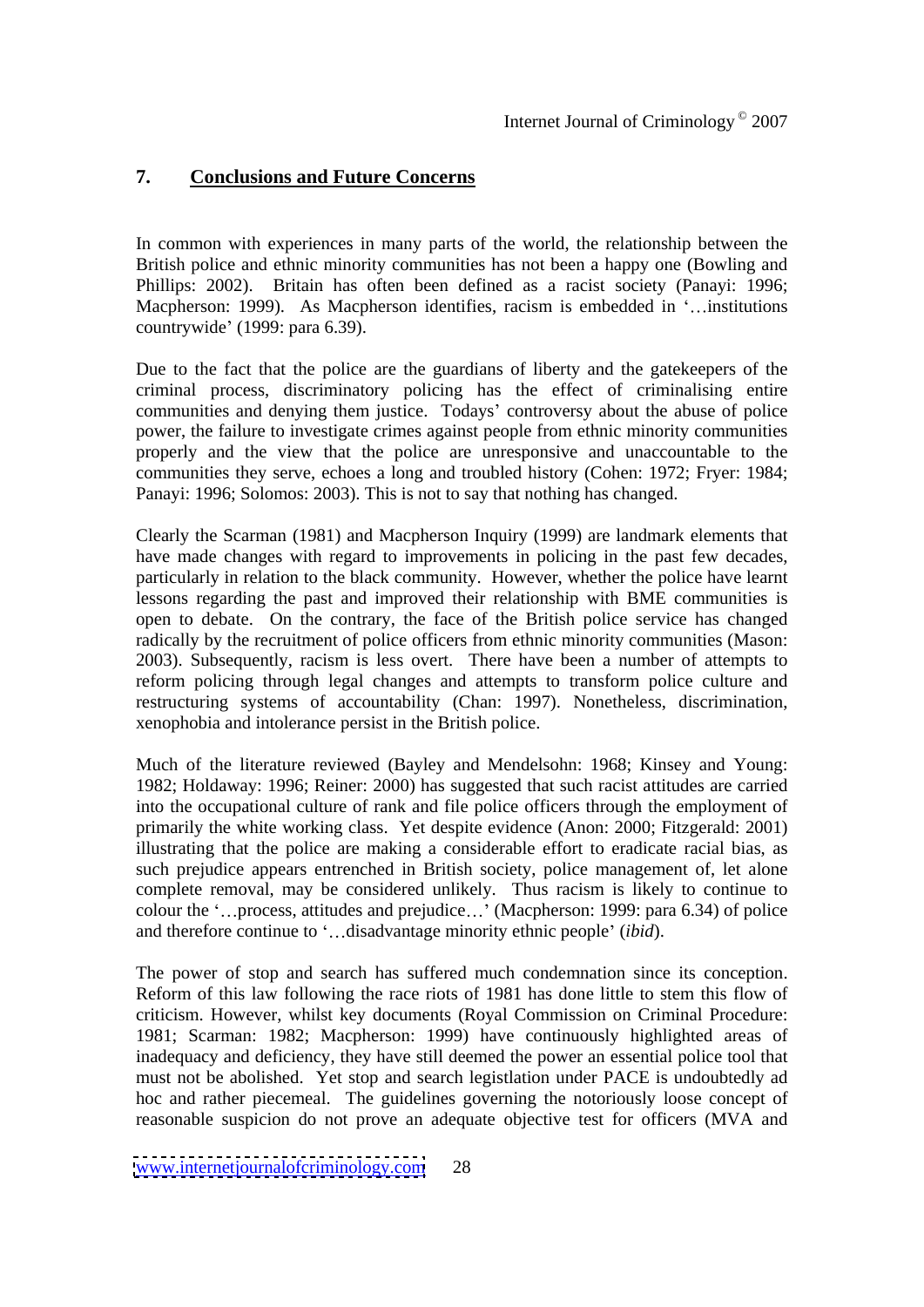Miller: 2000). As a consequence, the power is open to considerable abuse, particularly in relation to BME communities.

It is clear that members of the police force hold racist views (Macpherson: 1999). This may provide officers with a motive to abuse their position if they so wish. Statute governing stop and search is also wholly inadequate and provides occasion for frequent misuse. The combination of these two elements would suggest that police racial prejudice has the opportunity – and is likely to – manifest itself in stop and search practices.

In recent years, the British police have drifted further towards a 'military model' of policing that emphasises crime fighting, the pursuit of 'enemies within' and adopts practices such as stop and search 'swamps', surveillance and proactive intelligence gathering (Bowling and Foster: 2002). It is perhaps understandable that police commanders and politicians fearing the 'soft on crime label' would opt for this approach in the fact of stubbornly high rates of crime and violence. However, this shift to a 'law and order society is likely to be both counterproductive and undermine fundamental human rights (Bowling and Phillips: 2002). Paramilitary policing is part of a vicious circle that contributes to the criminalisation of marginalised communities and undermines not only the 'confidence and trust' in the police but also the legitimacy of the state itself (*ibid*).

This dissertation concludes, therefore, with a mixed message. There have been some substantial changes in policing over the years, not least the general excision of racist language, together with other positive developments in relation to the reporting, recording and investigation of hate crimes, murder investigation, family liaison and community consultation. However, there remain a number of very important caveats to this picture. First, the positive developments noted here are not uniformly visible across police forces. Second, forces  $-$  perhaps understandably  $-$  have tended to focus attention on those changes that are most obviously identifiable and, possibly, achievable. Finally, as has been outlined in some detail, the greatest continuing difficulty is understanding the nature of, and designing responses to, the problem of 'institutional racism' and that, despite intentions, certain groups may receive an inappropriate or inadequate service because of their colour, culture or ethnic origin.

Undoubtedly racial prejudice from the police or at any stage of the Criminal Justice System is unacceptable. Providing a police service in which all sections of our multi ethnic and multi-cultural society can have trust and confidence is not peripheral to policing  $-$  it is the core task of policing. It is crucial that the police service is internally democratic, reflects the demography of the communities served and is accountable to them. The challenge for the future is to envision effective ways of reducing crime and disorder and ensure that policing and its practices are free from discrimination.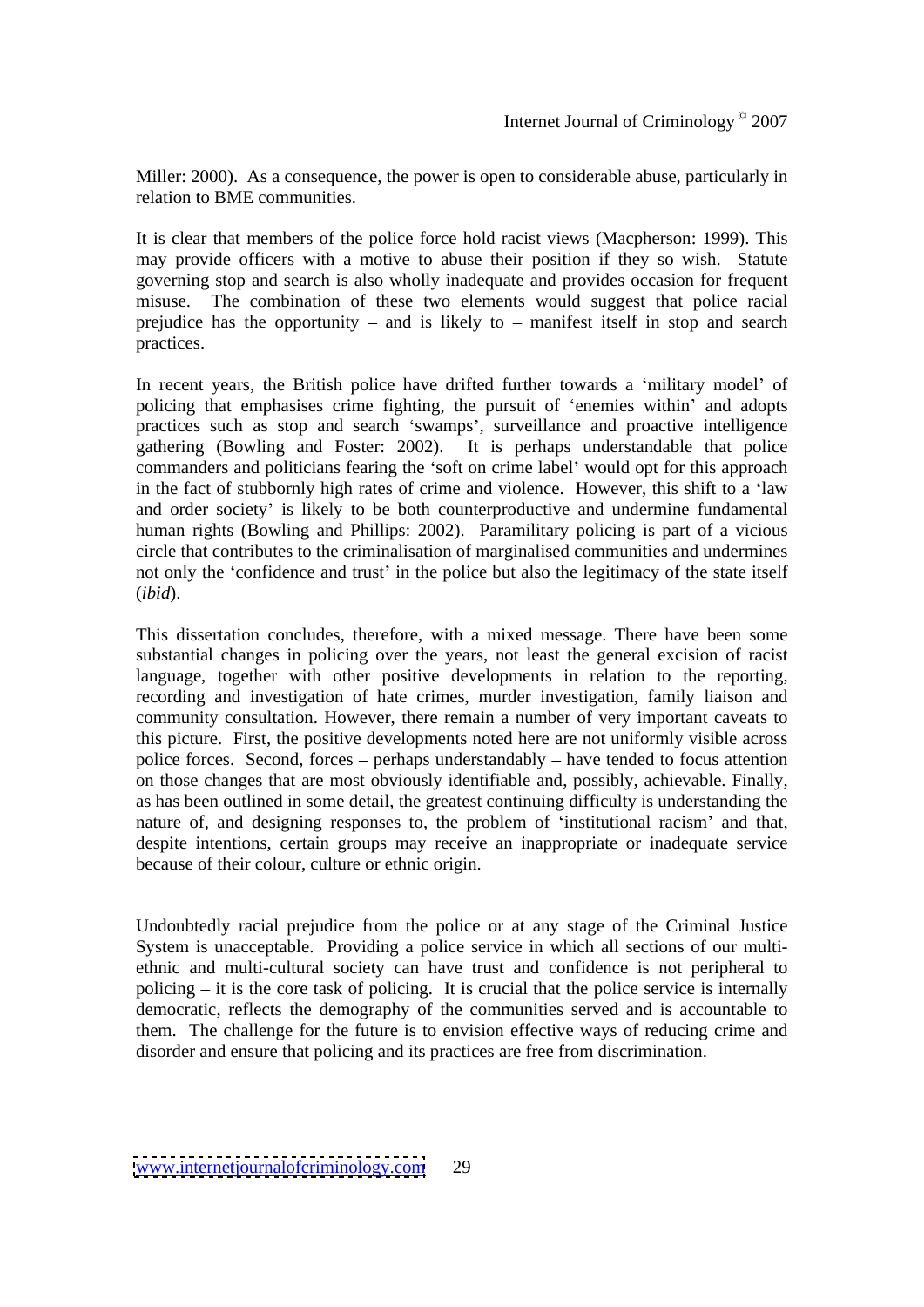Internet Journal of Criminology © 2007

# **References**

Alexander, C. (2000) *The Asian Gang: Ethnicity, Identity, Masculinity*. Oxford: Berg.

Allen, L. (2005) BBC News (online) *Crucial Lessons on Race and Policing*: Available at: <http://news.bbc.co.uk/1/hi/uk/4739521.stm> Accessed: 2nd March 2007.

Ashworth, K. (2000): "Responsibilities, Rights and Restorative Justice" British Journal *of Criminology* 42(3) 578-595: Available at: [*<http://bjc.oupjournals.org/cgi/reprint/42/3/578.pdf>* Accessed: 2nd March 2007.

Barron, T. (1997). *The Special Constable s Manual*. 2nd ed. London: Police Review Publishing.

Bayley, D. and Mendelsohn, H. (1968) *Minorities and the Police*. New York: Free Press.

Bell, J. (2005) *Doing Your Research Project:* Forth Edition:

Black Police Association (1997) *Annual Report*: *1996-97:* London

Bland, N., Miller, J. and Quinton, P. (2000) *Upping the PACE? An evaluation of the recommendations of the Stephen Lawrence Inquiry on stops and searches*. Police Research Series Paper 128. London: Home Office Policing and Reducing Crime Unit.

Bottomley, A., Coleman, C., Dixon, D., Gill, M., and Wall, D. (1991) *The Impact of P.A.C.E.: Policing in a Northern Force*; Hull University Press: Hull.

Bourne, J. (2001) The life and times of institutional racism , *Race and Class*, 43(2): 7- 22.

Bowling, B. (1999) *Violent Racism: Victimisation, Policing and Social Context*, Revised (ed): Oxford: Oxford University Press.

Bowling, B. and Phillips, C. (2002) *Racism, Crime and Justice*, Harlow: Longman. Bowling, B. and Foster, J. (2002) 'Policing and the Police', in M. Maguire, R. Morgan, and R. Reiner, The Oxford Handbook of Criminology (3<sup>rd</sup> edition), Oxford-Oxford University Press.

Bridges, L. (1982) Racial Attacks*, Legal Action Group Bulletin*: January.

Bridges, L. (2000) *The Lawrence Inquiry Incompetence, Corruption and Institutional Racism*', Journal of Law and Society, 26, 3, September,  $289 - 322$ .

Brodgen, M., Jefferson, T. and Walklate, S. (1988) *Introducing Policework*: London: Unwin.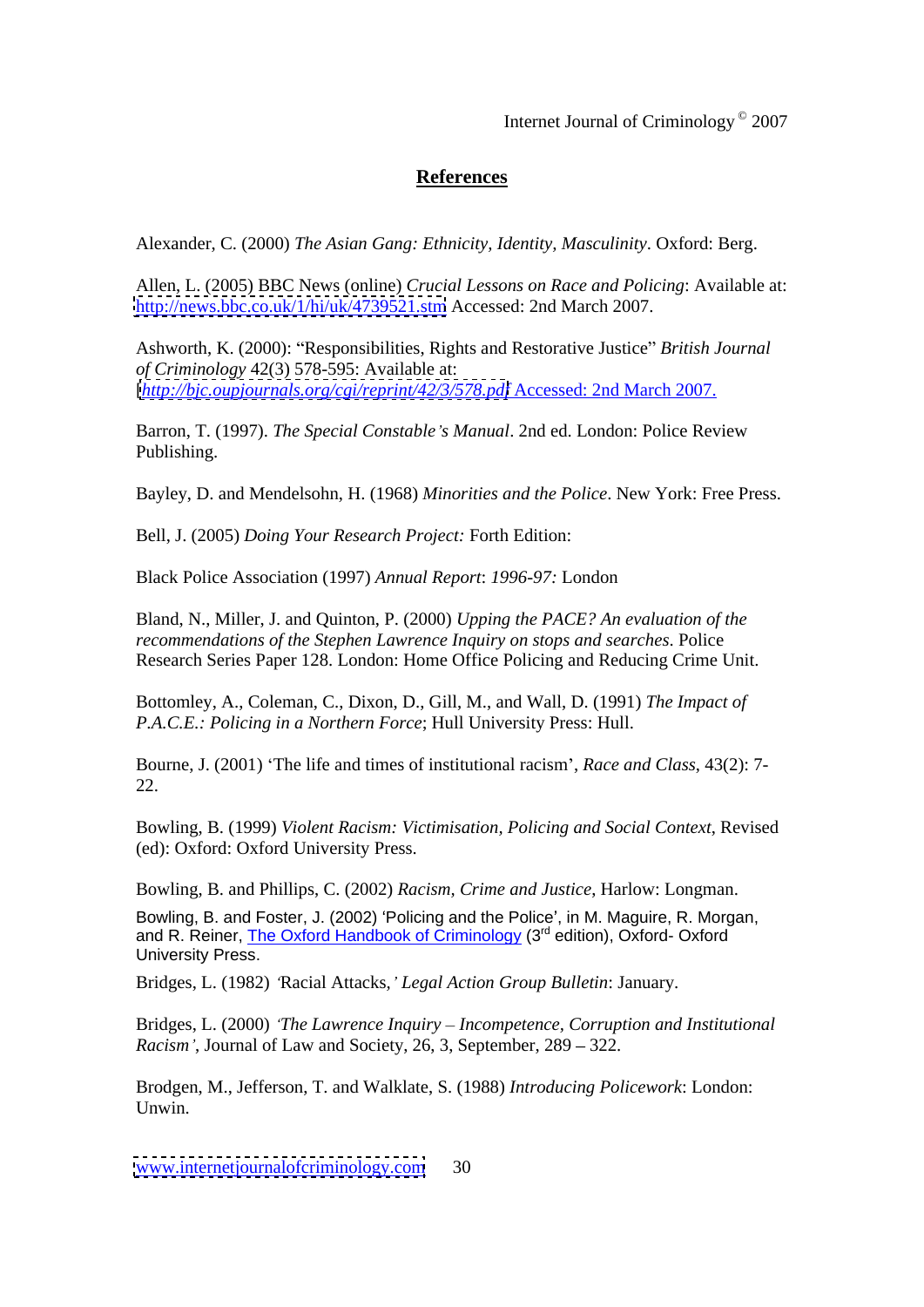Brown, D. (1997) *PACE Ten Years On: A Review of the Research*, Home Office Research Study 155; Home Office Research and Statistics Directorate. London: Home Office.

Bryman, A. (2004) *Social Research Methods*. London: Oxford University Press.

Bucke, T. and Brown, D. (1997) *In Police Custody: Police Powers and Suspects' Rights Under the Revised PACE Codes of Practice*. Home Office Research Study 174. London: Home Office.

Cabinet Office (2003) *Ethnic Minorities and the Labour Market: Final Report.* London: Cabinet Office.

Cashmore, E, and McLaughlin, E (1991) *Out of Order? Policing Black People,* London: Routledge. The contract of the contract of the contract of the contract of the contract of the contract of the contract of the contract of the contract of the contract of the contract of the contract of the contract of the

Census (2001) *Census 2001: The most comprehensive survey of the UK population.* (online) Available at:<http://www.statistics.gov.uk/census2001/default.asp;> Accessed: 26th February 2007.

Champan, S. and McNeill, P. (2005) *Research Methods.3rd edition.* London: Routledge.

Chan, J. (1997) *Changing Police Culture: Policing In A Multicultural Society*: Cambridge: Cambridge University Press

Cohen, S. (1972) *Folk Devils and Moral Panics: The Creation of Mods and Rockers*: London: MacGibbon and Kee.

Combs, C.C. (1997) *Terrorism in the Twenty-First Century,* New Jersey: East End Publishing

Commission for Racial Equality (CRE) (2004) *A Formal Investigation of the Police Service of England and Wales: Interim report.* London: CRE.

Curtis, P. (1968) *Anglo-Saxons and Celts*: Connecticut: University of Bridgeport.

Dixon, D. (1997) *Law in Policing - Legal Regulation and Police Practices*, Oxford - Oxford University Press

Du Bois, W.E.B (1989) *The Souls of Black Folk*: Harmondsworth: Penguin Books.

Elliot, C. and Frances, Q. (2002) *English Legal System*, forth edition: London: Pearson Education.

Fitzgerald, M. (1993) *Ethnic Minorities in the Criminal Justice System*. Home Office Research and Statistics Department. Research Study No. 20. London: HMSO.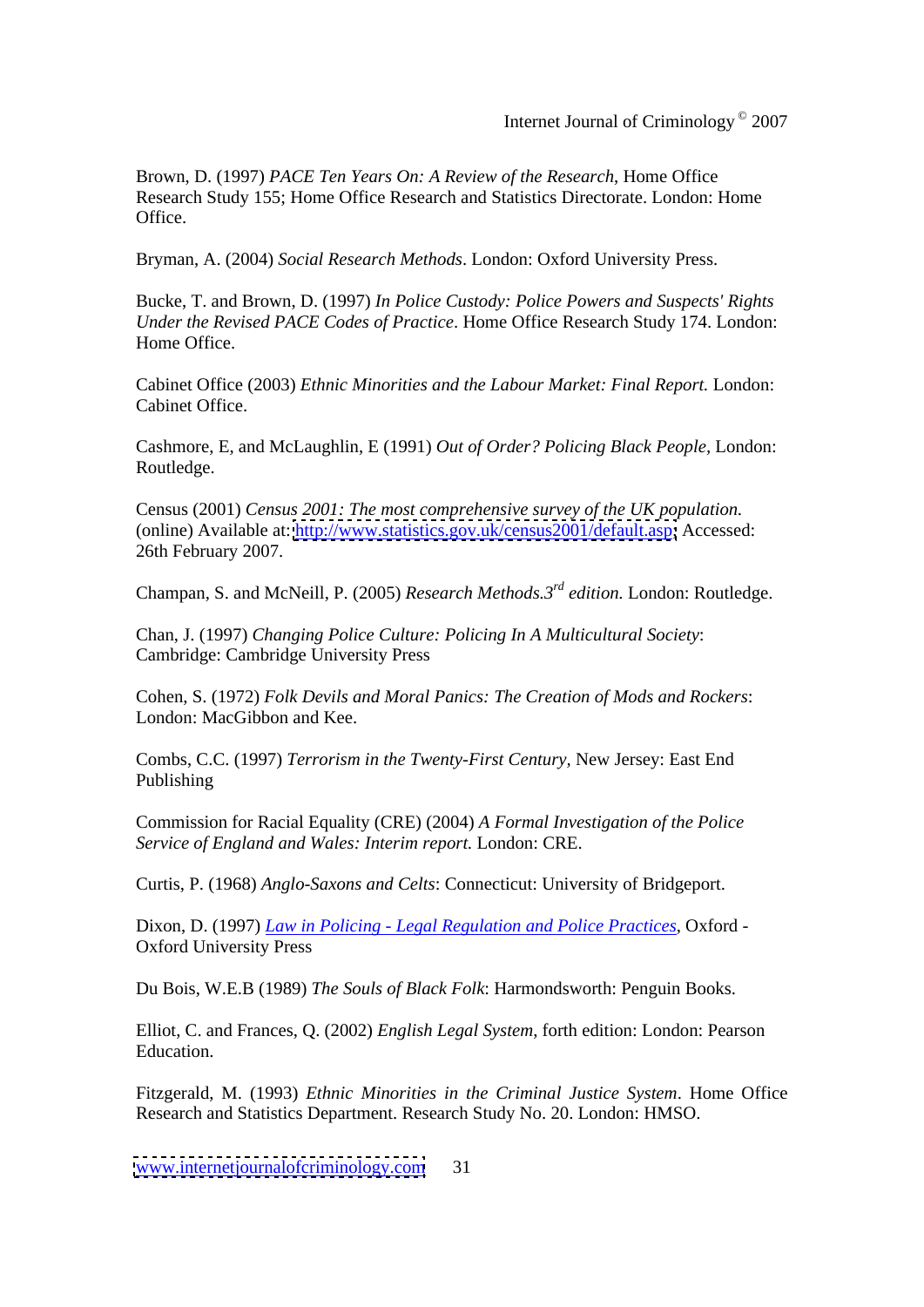Fitzgerald, M. and Sibbitt, R. (1997) *Ethnic monitoring in police forces: A beginning*. Home Office Research Study 173. London: Home Office.

Foster, J., Newburn, T. and Souhami, A. (2005). *Assessing the Impact of the Stephen Lawrence Inquiry*. London: Home Office.

Fraser, C. (2005) (online) *Are police misusing stop-and-search?* BBC News: Available at: [http://news.bbc.co.uk/2/hi/uk\\_news/4365572.stm](http://news.bbc.co.uk/2/hi/uk_news/4365572.stm) Accessed: 15th March 2007.

Fryer, P. (1984) *Staying Power: The history of Black People in Britain*: London: Pluto.

Geoffrey, P. (1983) *Hooligan, a history of respectable fears.* London: Macmillan.

Gilroy, P. (1987) *There Ain t No Black in the Union Jack*. London: Hutchinson.

Gordon, P. (1983) *White Law: Racism in the Police, Courts and Prisons*. London: Pluto.

Greaf, R. (1989) *Talking Blues: The Police in Their Own Words*: London: Collins Harvill.

Greaves, A. and Pickover, D. (1984) *Police and Criminal Evidence Act, 1984*: London: Police Review.

Hall, S., Critcher, C., Jefferson, T., Clarke, J., and Roberts, B. (1978) *Policing the Crisis: Mugging, the State and Law and Order*: London: Macmillan.

Hall, S., Lewis, G., and McLaughlin, E. (1998) *The Report on Racial Stereotyping*  (prepared for Deighton Guedalla, solicitors for Duwayne Brooks: June 1998). Milton Keynes: Open University.

Her Majesty's Inspectorate of Constabulary (HMIC) (1997) *Winning the Race: Policing Plural Communities*; HMIC Thematic Inspection Report on Police Community and Race Relations 1996/7; London: Home Office.

Her Majesty's Inspectorate of Constabulary (2000) *Winning the Race: Embracing Diversity. Consolidation Inspection of Police Community and Race Relations* 2000. London: Home Office.

Holdaway, S. (1996) *The racialisation of British Policing*: Basingstoke: Macmillan.

Holdaway, S. (1999) Statement to The Stephen Lawrence Inquiry, in *The Stephen Lawrence Inquiry*. Report an Inquiry by Sir William Macpherson of Cluny, CM 4262-1. London: HMSO.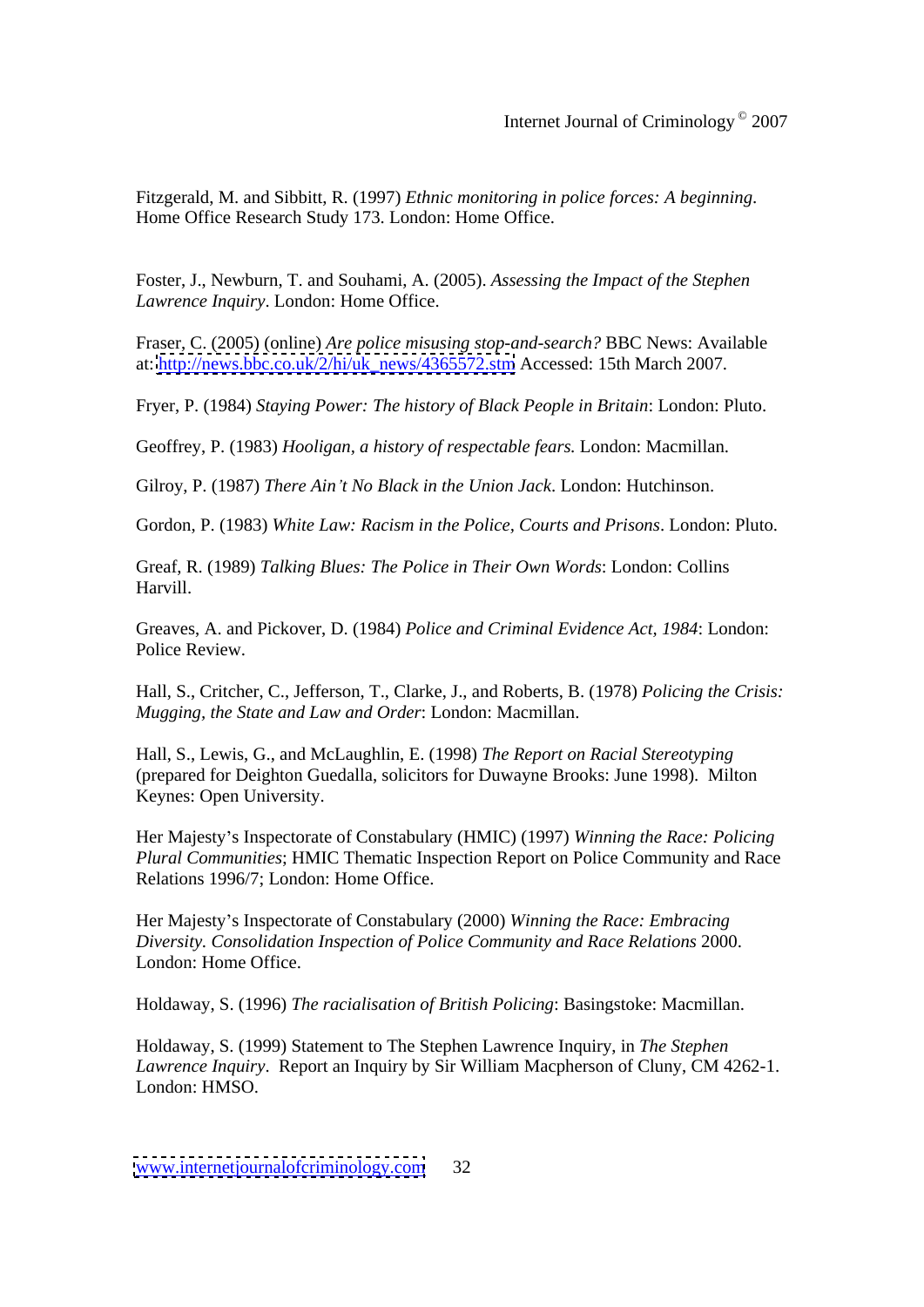Holdaway, S. (2003) *'Ethnicity, crime, and policing'* in Martin Holborn (ed.), 'Developments in Sociology', Causeway Press, pp 15-29

Holdaway, S. and Barron, A. (1999) *Resigners? The Experience of Black and Asian Police Officers.* Basingstoke: Macmillan.

Holmes, C. (1988) *John Bull s Island: Immigration and British Society, 1871-1971.* London: Macmillan.

Home Office (1981) *Racial Attacks.* London: Home Office.

Home Office (1984) *Police and Criminal Evidence Act 1984 (s.66) Code of Practice (A) on Stop and Search*, London: Home Office.

Home Office (1999a) *Stephen Lawrence Inquiry; Home Secretary's Action Plan*. London: Home Office Communication Directorate.

Home Office (1999b). *Dismantling Barriers*. London: Home Office.

Home Office (2000) *Statistics on Race and Criminal Justice System 2000*, A Home Office publication under section 95 of the Criminal Justice Act 1991. London: Home Office.

Home Office (2001) *Race Relations (Amendment) Act 2000: New Laws for a Successful Multi-Racial Britain. Proposals for Implementation.* Home Office.

Home Office (2002) Police & Criminal Evidence Act  $1984 - \text{Code A: Code of Practice}$ for the exercise by police officers of statutory powers of stop and search and recording of police/public encounters

Home Office (2003) *Statistics on Race and the Criminal Justice System*: A Home Office publication under Section 95 of the Criminal Justice Act 1991, London: Home Office.

Home Office (2004). *Race and the Criminal Justice System: An Overview to the Complete Statistics 2002-2003*. London: Home Office.

Hood, R. (1992) *Race and Sentencing*. Oxford: Clarendon Press.

Howe, D. (1988) *From Bobby to Babylon: Black and the British Police*: London: Race Today Publications.

Howard, D. (2001) *Coloring the Nation: race and ethnicity in the Dominican Republic*, Lynne Rienner: Boulder.

Human Rights Watch (1997) Human Rights Watch World Report: Seven Stories Press U.S.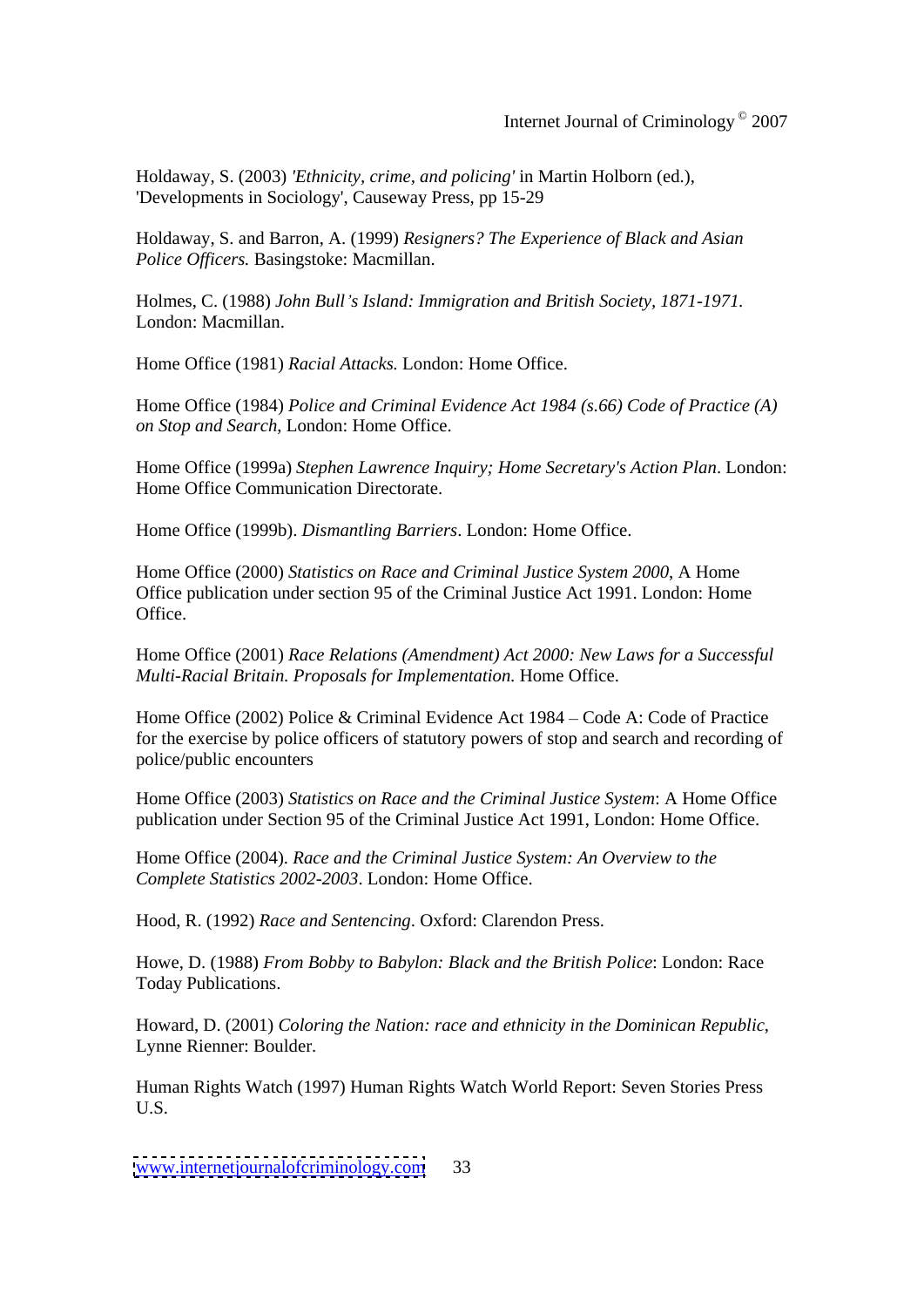Hunte, J. (1966) *Nigger Hunting in England?* London: West Indian Standing Conference.

Institute of Race Relations (1979) *Police against Black People: Evidence Submitted to Royal Commission on Criminal Procedure,* London: Institute of Race Relations.

Institute of Race Relations (2005) *Annual Report*. Available online: [www.irr.org.uk](http://www.irr.org.uk)

Johnston, L. (2001) *Policing Britain*. Harlow: Longman.

Jupp, V., Davies. P., and Francis, P. (ed.) (2000) *Doing Criminological Research,* London: Sage Publications Ltd.

Keith, M. (1993) *Race, Riots and Policing: Law and Disorder in a Multi-Racist Society*. London: UCL Press

Kleg, M. (1993) *Hate, Prejudice and Racism*: Albany: State University of New York Press.

Kundnani, A. (2004) *Analysis: the war on terror leads to racial profiling* : Institute of Race Relations News (online) Available at [www.irr.org.uk/2004/july/ak000006.html](http://www.irr.org.uk/2004/july/ak000006.html) Accessed: 17th February 2007.

Lawrence Steering Group (2005) *Sixth Annual Report*: Home Office.

Lunn, K. (ed.) (1980) *Hosts, Immigrants and Minorities*: Folkestone: Dawson.

Lupton, R., and Power, A. (2004) *Minority Ethnic Groups in Britain*: Case Brookings: Census Briefings: Number 2: London: Economic and Social Research Council.

Macdonald, K. and Tipton, C. (1993) 'Using documents', citied in Gilbert, N. (ed.) (1993) *Researching Social Life*: London: Sage Publications Ltd.

Macpherson, W. (1999) *The Stephen Lawrence Inquiry, Report of an Inquiry by Sir William Macpherson of Cluny.* Cm 4262-1. London: Stationary Office.

Mason, D (2003). Changing patterns of ethnic disadvantage in employment. In Mason, D (2003) (ed.) Explaining Ethnic Differences: Changing patterns of disadvantage in Britain. Bristol: Policy Press.

Mathiason, N. (2005) Guardian Unlimited (online) *Mother hits out at police*: Available at:<http://www.guardian.co.uk/lawrence/Story/0,,1593279,00.html> Accessed: 3rd March 2007.

McConville, M. and Shepherd, D. (1992) *Watching Police Watching Communities*. London: Routledge.

McLaughlin, E. and Muncie, J. (2001) *Controlling Crime*: London: Sage Publications.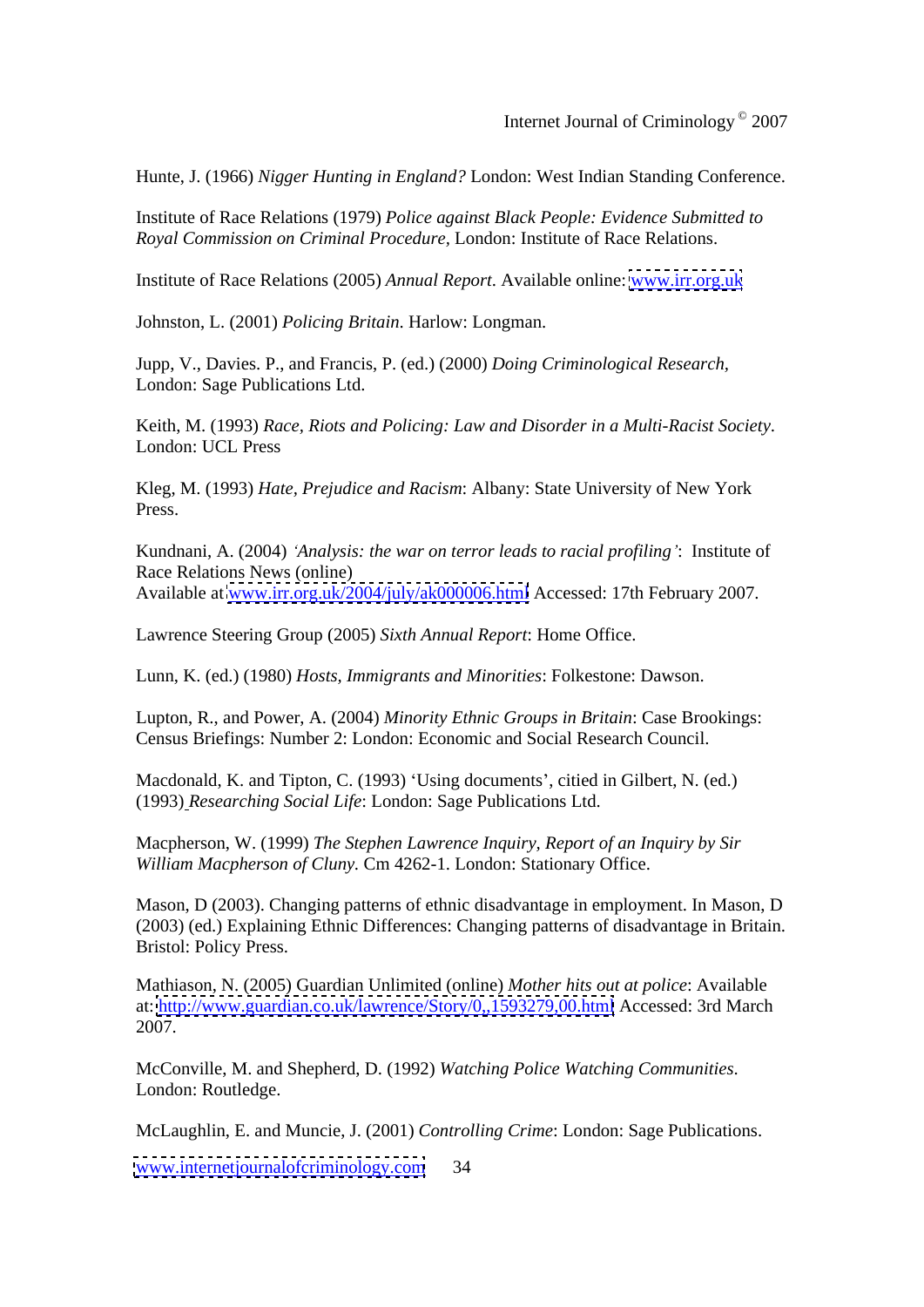Miles, R. and Phizacklea, A. (1984) *White Man s Country*: London: Pluto.

Miles, R. (1989) *Racism*. London: Routledge.

Miller, J., Quinton, P. and Bland, N. (2000) *Police Stops and Searches: Lessons from a Programme of Research*. Police Research Series Briefing Note. London: Home Office.

Mirza, S.  $(2003)$  'All the women are white, all the blacks are men – but some of us are brave': mapping the consequences of invisibility for black and minority ethnic women in Britain. In Mason, D (2003) (ed.) Explaining Ethnic Differences: Changing patterns of disadvantage in Britain. Bristol. Policy Press.

Muncie, J. and McLaughlin, E. (2001) *Crime Order and Control: The Problem of Crime.*  London: Sage.

MVA and Miller, J. (2002) *Profiling Populations Available for Stops and Searches. Police Research Series Paper* 131. London: Home Office.

NACRO (1997) *Policing Local Communities: The Tottenham Experiment*. London: NACRO.

Newburn, T. and S. Hayman, (2001) *Policing, Surveillance and Social Control: CCTV and police monitoring of suspects*. Cullompton: Willan.

Newburn, T. (2003) Crime and Criminal Justice Policy, 2nd Edition, Harlow- Longman

Noaks, L. and Wincup, E. (2004) *Criminological Research: Understanding Qualitative Methods,* London: Sage Publications Ltd.

Norris, C., Fielding, N., Kemp, C. and Fielding, J. (1992) *Black and Blue: an analysis of the influence of race on being stopped by the police* , British Journal of Sociology, 43(2): 207-23.

Panayi, P (eds.) (1996) *Racial Violence in Britain in the Nineteenth and Twentieth Centuries*: London: Leicester University Press.

Quraishi, M. (2005) *Muslims And Crime: A Comparative Study*, Hampshire: Ashgate Publishing **Publishing** 

Reiner, R. (1991) *Chief Constables*: Oxford: Oxford University Press.

Reiner, R. (2000) *The Politics of the Police,* London: Harvester Wheatsheaf.

Rowe, M. (2004). *Policing, Race and Racism*. Devon UK: Willan.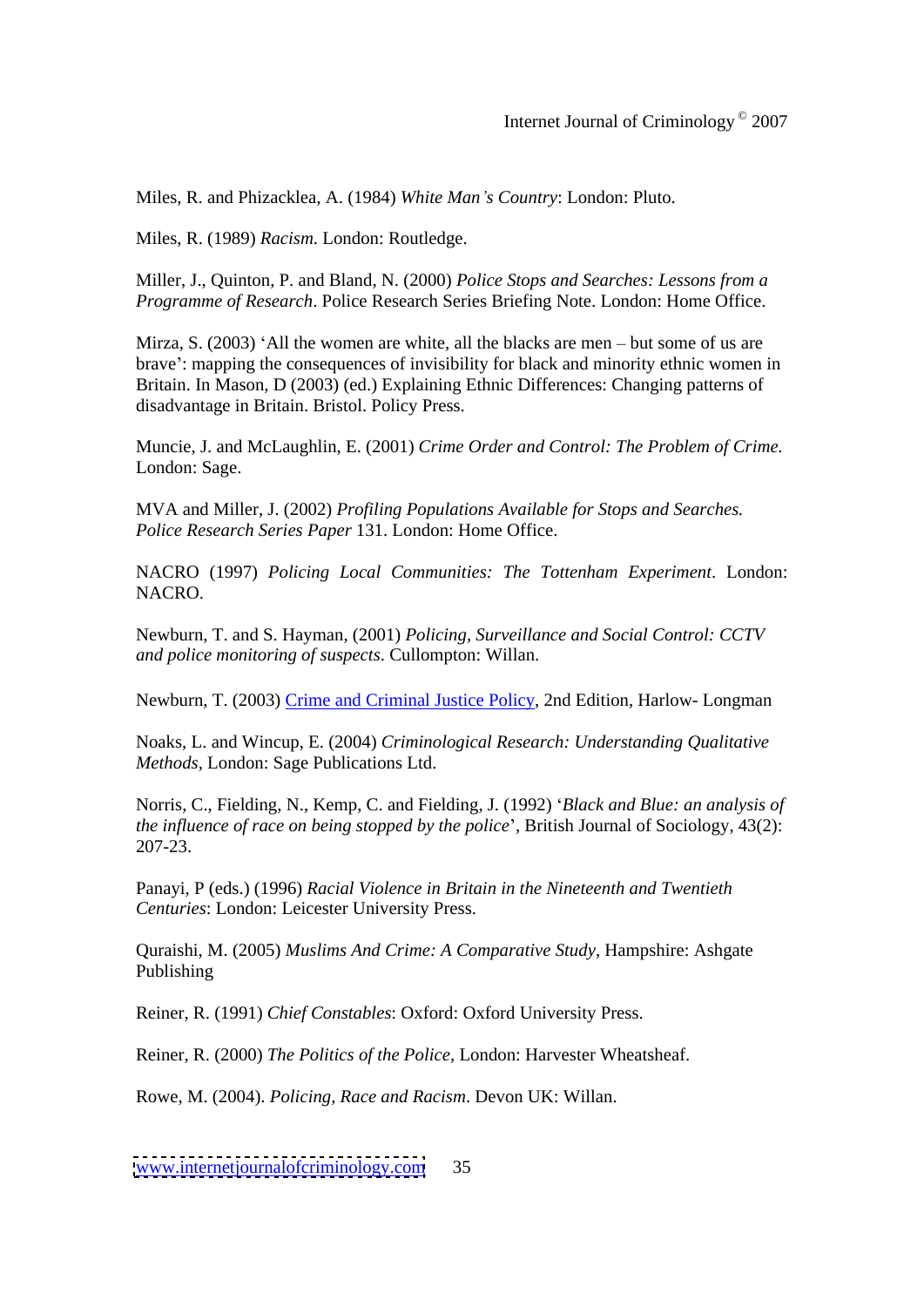Royal Commission on Criminal Procedure (1981) *The Investigation and Prosecution of Criminal Offences in England and Wales: Law and Procedure*, Chairman, Sir Cyril Philips. Report. Cmnd 8092. London: Home Office.

Sanders, A., and Young, R. (2003) 'Police Powers', in T. Newburn (ed) Handbook of Policing: Cullompton: Willan. Scarman, L. (1981) *The Scarman Report,* London: HMSO.

Scarman, L. (1983) *The Scarman Report: the Brixton disorders of 10-12 April 1981*, London: Penguin.

Scrap Sus Campaign (1979) 'A Fair Deal for All: Evidence and Recommendations to the Royal Commission on Criminal Procedure ,London: *Scrap Sus Campaign*: Steering Committee.

Shennan, P. (2006) Liverpool Echo (online) *Voices of peace in the face of hatred*: Available at:<http://icliverpool.icnetwork.co.uk/liverpoolecho/news/walker> Accessed: 2nd March 2007.

Sivanandan, A. (1982) *A Different Hunger: Writings on Black Resistance*: London: Pluto.

Smith, D.J. and Gray, J. (1983) *The Police in Action* (Police and People in London Vol.4) London: Policy Studies Institute.

Smith, D.J. and Gray, J. (1985) *People and Police in London*: London: Gower.

Solomos, J. (2003) *Race and Racism in Britain*: 3rd edition: Hampshire: Palgrave Macmillan.

Spencer, A. and Hough, M. (2000) *Policing Diversity: Lessons from Lambeth;* Policing and Reducing Crime Unit Paper 121. London: Home Office.

Stone, V. and Tuffin, R. (2000). *Attitudes of People from Minority Ethnic Communities Towards a Career in the Police Service*. London: Home Office.

Vertovec, S. (2006) *The Emergence of Super-Diversity in Britain:* Centre on Migration, Policy and Society. Working Paper No 25: Oxford: Compas.

Waddington, P. (1999) Police (Canteen) Sub -Culture - An Appreciation , British Journal of Criminology, 39(2) - 286 -308.

Webster, G. (2001) 9/11 Synthetic Terror: Made in USA: 3<sup>rd</sup> edition: Tree of Life Publications.

Whyte, D. (2000) 'Researching the powerful: Towards a political economy of methods?' in King, R.D. and Wincup, E. (eds) *Doing Research on Crime and Justice*. Oxford: Oxford University Press: 419-428.